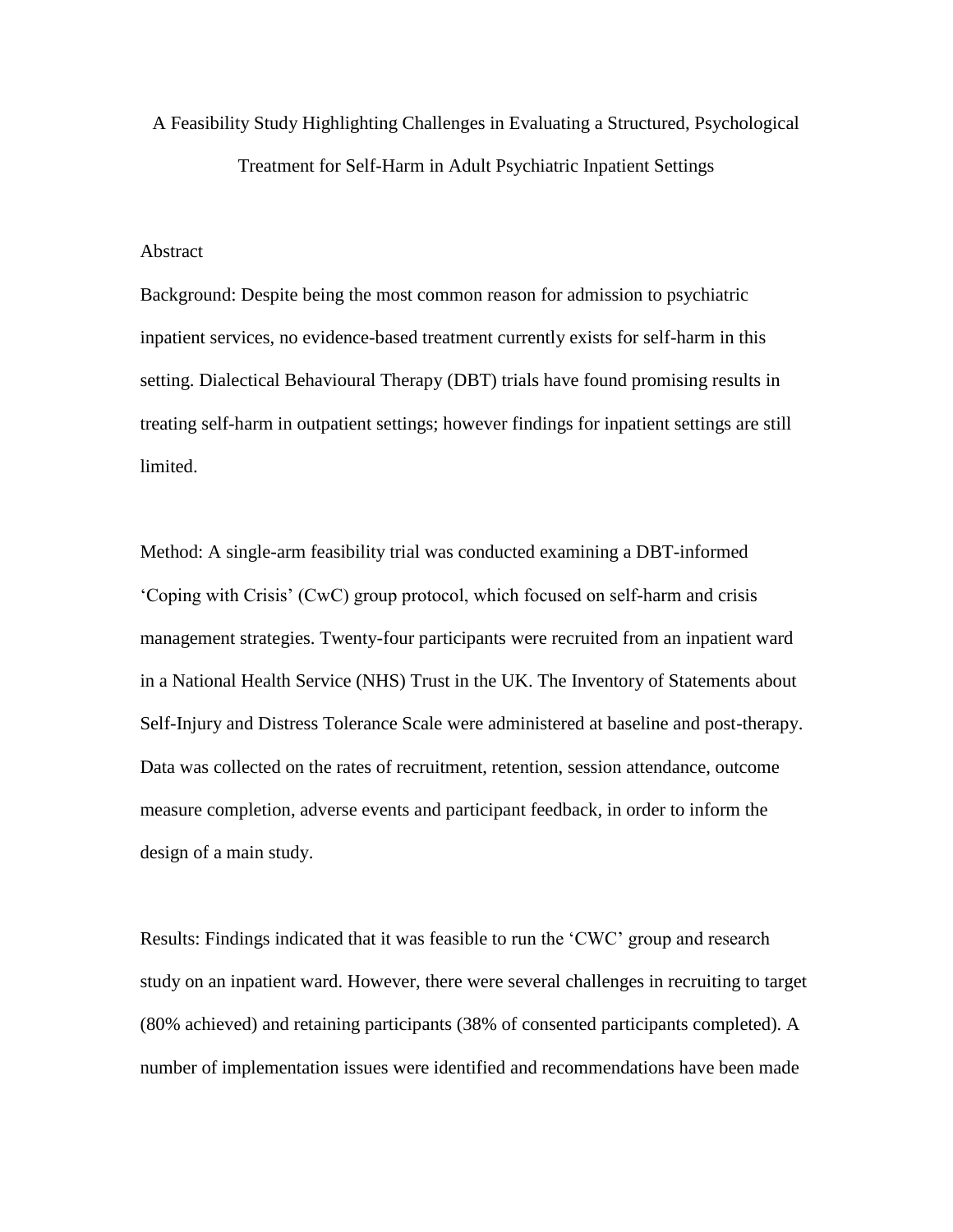to inform future group and study designs.

Keywords: self-harm; feasibility; dialectical-behavioural therapy; inpatient

#### 1. Introduction

The National Institute of Health and Clinical Excellence (NICE; 2011) in the UK defines self-harm as "self-poisoning or self-injury, irrespective of the apparent purpose of the act". The definition used for this act by the American Psychiatric Association (APA) differs to that used in the UK by including the idea of suicidal intent, highlighting an area of contention in the self-harm literature. In 2013, the fifth version of the Statistical and Diagnostic Manual of Mental Disorders (DSM-5) from the APA included 'nonsuicidal self-injury disorder' (NSSID) in Section III as a discrete condition. The DSM-5 (APA, 2013) defines self-harm as "deliberate, self-inflicted harm that *isn't intended to be suicidal*".

Graff and Mallin (1967) were among the first to recognise self-harm as a mental health condition. Since then, self-harm has become recognised as increasingly common (Perry et al., 2012). It has been associated with long-term difficulties (relationship breakdowns, housing or financial problems; Hawton, Zahl & Weatherall, 2003), mental health conditions (Haw et al., 2001; Meltzer et al., 2002) and a higher risk of completed suicide (Hawton, Saunders & O'Connor, 2012). More recently, the literature presents an alternative view of self-harm as a 'positive experience' (Edmondson, Brennan & House, 2016) and a strategy that helps people cope with difficult life experiences (James et al., 2017; Shaw & Shaw, 2012). Suicidal behaviours have not been described as a strategy to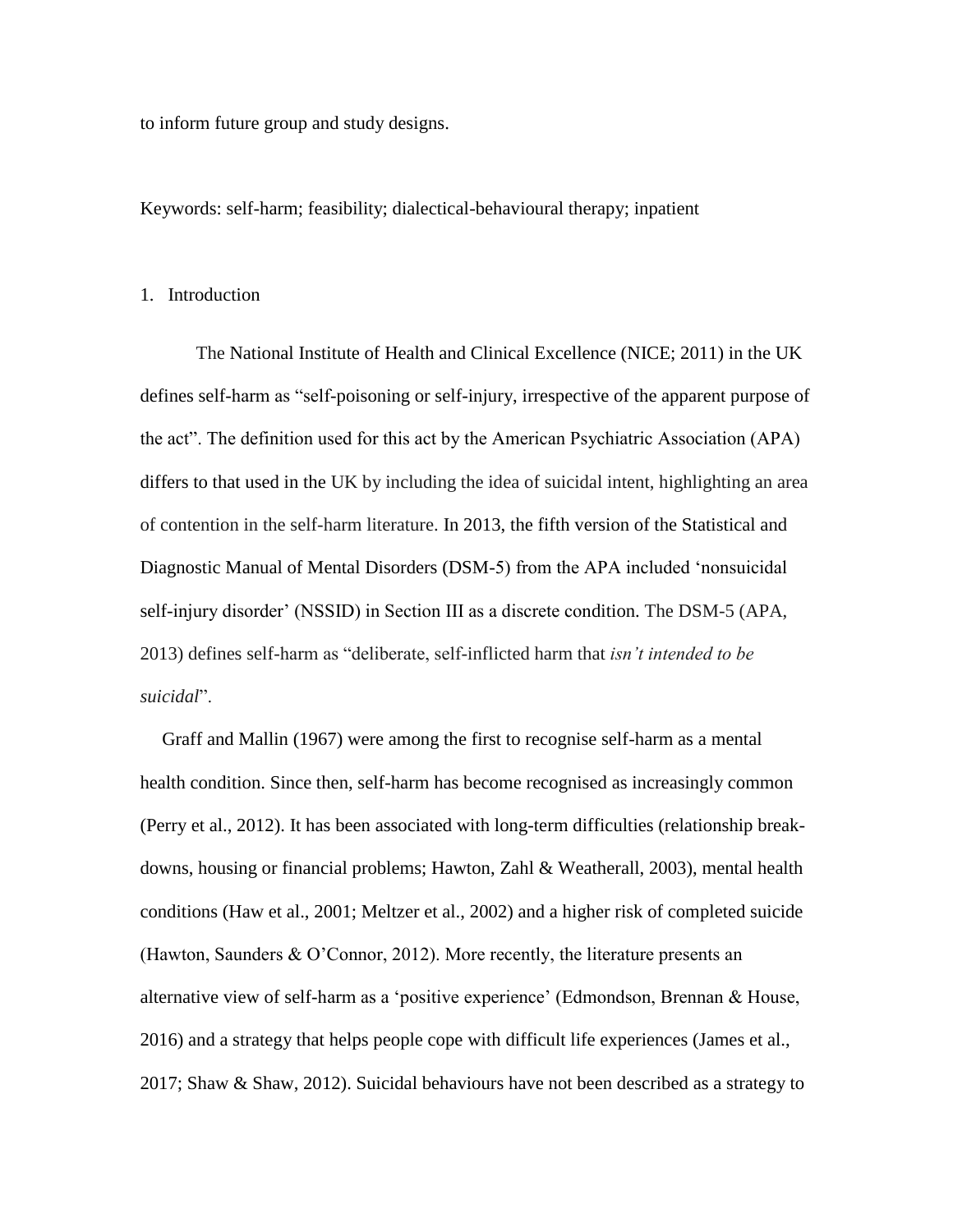cope, indicating one of the stark differences between the behaviours and supporting the need for separation in the development of treatment and research. Previous research also shows inconsistencies in defining self-harm and the debate about inclusion of suicidal behaviours have had a significant impact on the collection of self-harm data and the quality of research in this field (Muehlenkamp, 2005; Ougrin & Zundel, 2009; Turner, Austin, & Chapman, 2014; Washburn et al., 2012), which is an important consideration in research of this kind. This study will separate them and focus on self-harm behaviours in order to provide clarity in recommendations for treatment and further research.

The National Suicide Prevention Strategy for England (Her Majesty's Government Department of Health, 2012) suggests people who self-harm are at high-risk and subsequently in serious need of attention. National standards for inpatient care and recent research stipulate that therapeutic activities are crucial in treating people in psychiatric inpatient facilities (NICE, 2011; Beavon, Raphael & Shaygan, 2017; Bowers et al., 2015).

Over the last five decades, the psychiatric inpatient services in the UK have been 'deinstitutionalised', initiating a shift in treatment from hospital to community settings. Whilst, overall this process has been viewed as a positive one (Lakeman, McGowan & Walsh, 2007), it has also meant there has been a shift in focus and funding while demand for beds has not reduced (Gilburt, 2015). This has resulted in has many wards being reported as "not safe, therapeutic or conducive to recovery" by patients and carers (Commission on Acute Adult Psychiatric Care, 2015) and often not cost effective due to the requirement of additional investment in community resources (Naylor & Bell, 2010). This shift has left inpatient services with little research, development or direction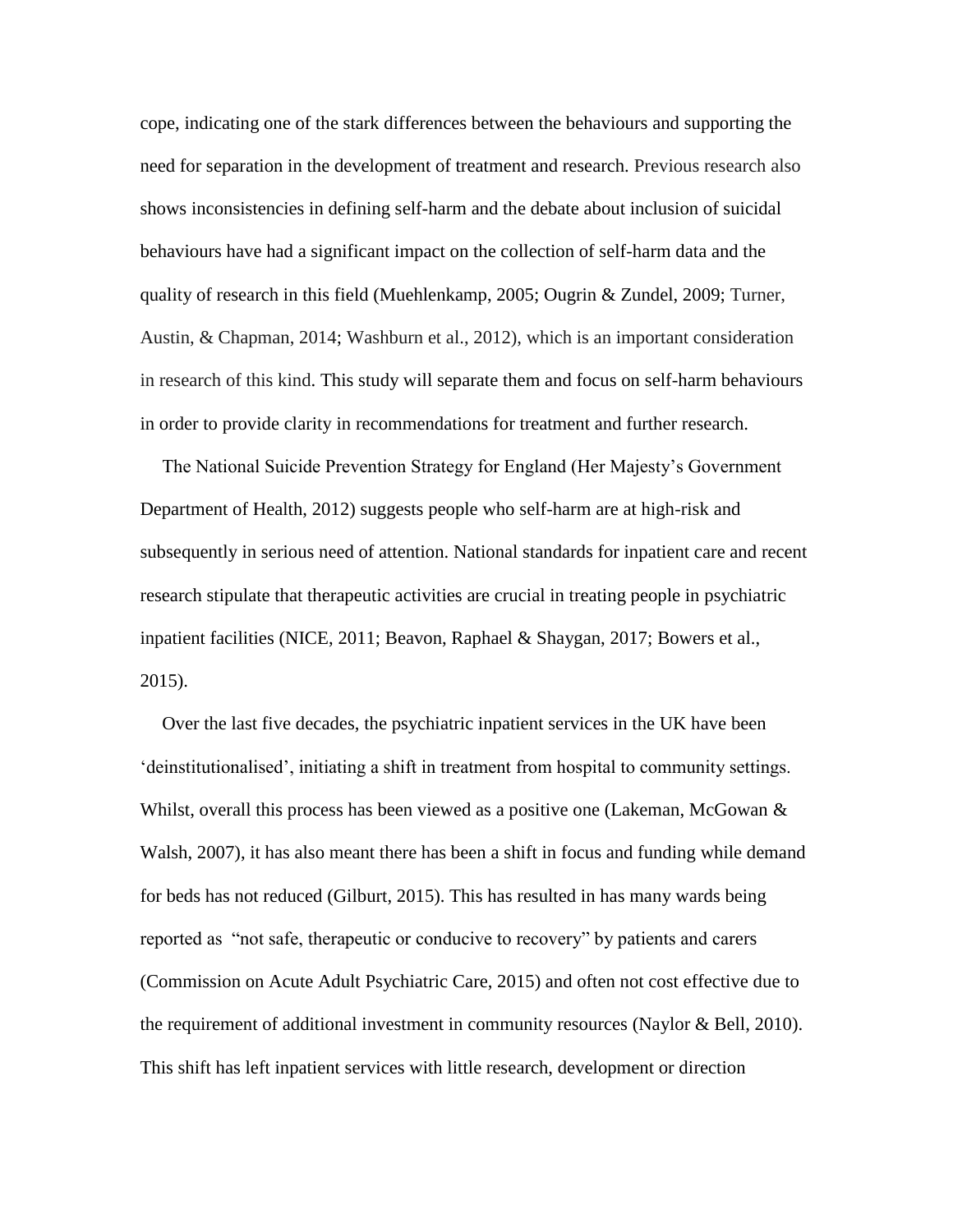(Bowers, 2005) and has meant delivering evidence-based treatment is difficult. In turn, research is practically very challenging to carry out in ward environments that are typically busy and chaotic (James et al., 2017; Roach et al., 2009). This may go some way to explain why no evidence-based treatment currently exists to treat self-harm behaviour in adults in an inpatient environment (Turner, Austin & Chapman, 2014; Winter et al., 2007).

Boyce et al. (2003) reported "no single treatment has confirmed superiority" for treating self-harm with a psychological intervention in any setting, but concluded, "DBT appears to confer most benefit". Dialectical Behavioural Therapy (DBT) trials have found promising results in treating self-harm in outpatient settings (Linehan, 1993). More recently, there have been favourable results from a DBT-informed group in an inpatient setting (Booth et al., 2014; Gibson et al., 2014); however these were uncontrolled trials and the interventions were longer than the average length of stay on an inpatient ward and therefore not practically applicable.

The previous research on DBT-informed groups ran for 24 sessions over six weeks (Booth et al., 2014), recruited 114 participants in an inpatient setting. The Deliberate Self-Harm Inventory (DSHI; Gratz, 2001) was used to measure the frequency and severity of self-harm, which was included in a three-month follow-up post attendance to the group. The researchers found significantly decreased self-harm after the participants attended the group ( $P = .01$ ). They concluded that this suggested a brief DBT-based group conducted on an inpatient ward could be effective in reducing self-harm. This study was the first to assess the impact of the DBT skills groups only; therefore, these results provided tentative evidence that groups alone may be enough to have a positive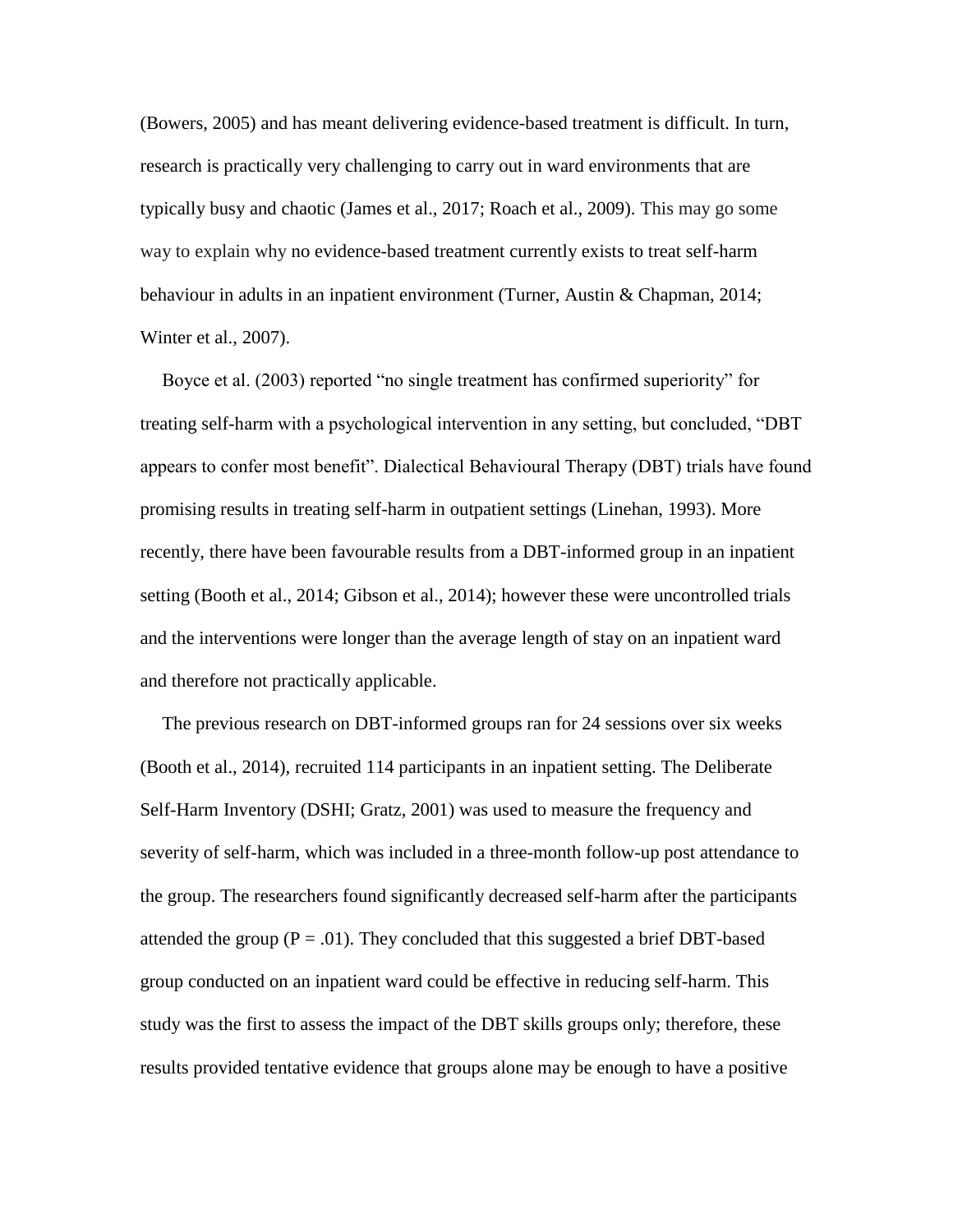impact on self-harm. Gibson et al. (2014) extended this study and included assessments on the impact on inpatients with BPD. They recruited a similar number of participants (N  $= 103$ ), who consented to attend the 24 sessions of the LTD group over six-weeks. They found that when measured at three-months post-intervention, the self-harm was significantly reduced ( $P = 0.01$ ). These findings add to the results of the study by Booth et al. (2014), suggesting that adding the LTD group to an inpatient's treatment plan reduced the rate of self-harm compared to treatment as usual (TAU). Gibson et al. (2014) reported a 73% retention rate, which is similar to previous inpatient research (Jacobsen et al., 2018; Wood et al., 2018). In addition, both these group programmes (Booth et al., 2014; Gibson et al., 2014) ran for longer than is practical on inpatient wards.

It was decided that the current study would aim to evaluate feasibility and acceptability of a novel transdiagnostic DBT-informed skills group (Linehan et al., 1991; Linehan 1993a,b) for adults who self-harm in a psychiatric inpatient setting. Firstly, an aim was set to obtain more than 70% retention rate. Due to the flexible nature of the intervention, with patients being able to attend as many or few groups as they wished, participant engagement was defined by attendance to at least one therapy group, similar to previous inpatient research (Paterson, 2018). Secondly, an aim was set to run groups to fit *within the average length of stay*. The treatment modality included four standalone group sessions conducted within a two-week period, a timeframe chosen because the average psychiatric inpatient admission is 31 days (NHS Benchmarking, 2018).

The treatment protocol differs from previous studies in that it is a shorter transdiagnostic group programme, aimed at female *and* male inpatients who self-harm. The group aimed to provide the participants with coping strategies derived from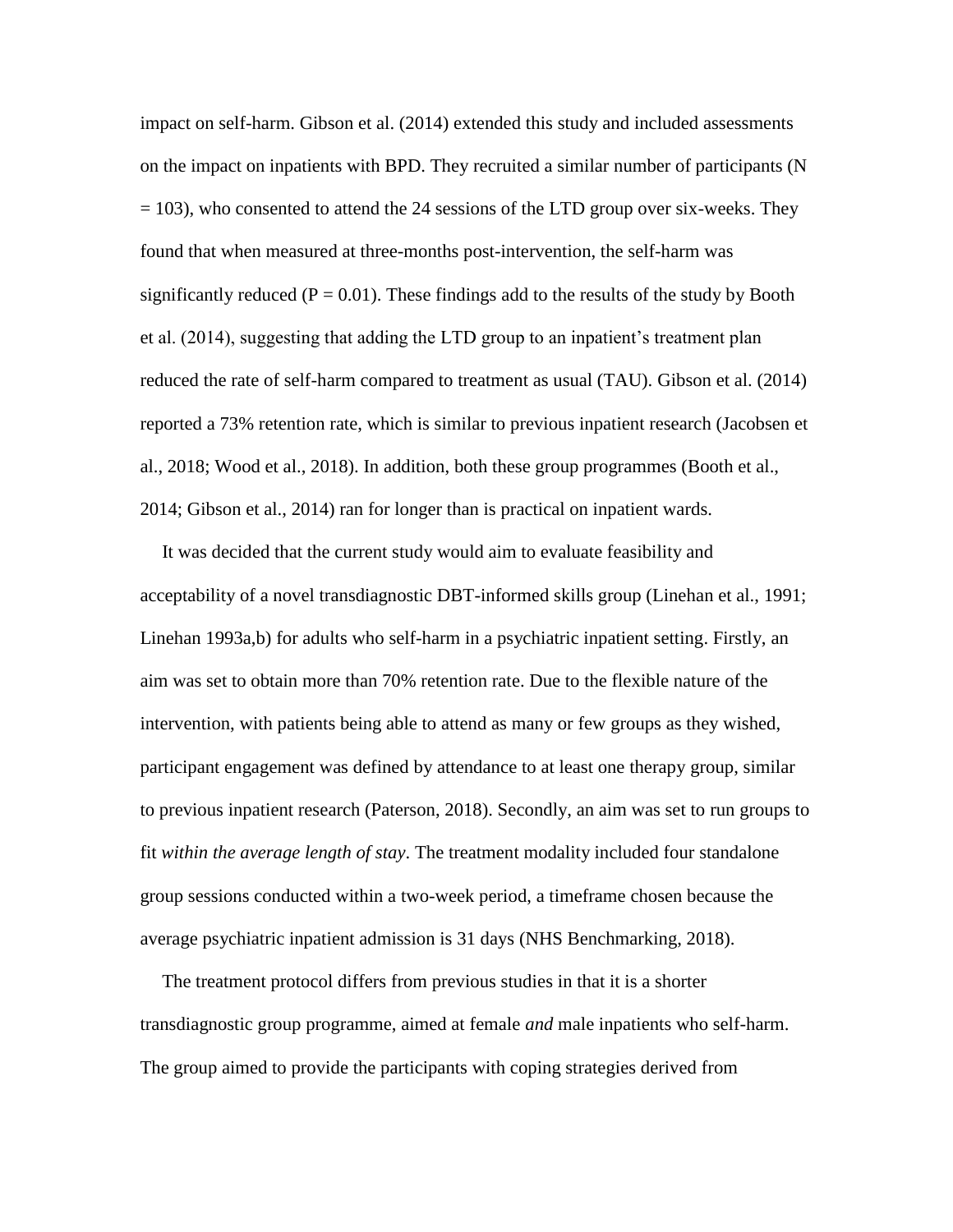Linehan's (2014) DBT Skills Training Handouts and Worksheets manual, with the aim of equipping them to manage times of crisis.

The aims for this feasibility study were:

- 1) To determine the number of eligible participants who are screened, recruited and accept the current treatment within this setting.
- 2) To determine the extent of participant engagement to the psychological groups (aim was set to obtain more than 70% retention rate, defined by engaging in at least one therapy group).
- 3) To obtain means and a standard deviation for the outcome measures in order to estimate sample size for large-scale trials.
- 4) To determine suitability of a compact group skills programme.

#### 2. Method

## 2.1 Design

A single-arm feasibility trial was conducted to examine the feasibility and acceptability of the DBT-informed Coping with Crisis (CWC) intervention. This study followed guidance outlined by the Consolidated Standards for Reporting Trials (CONSORT) for feasibility trials (Eldridge et al., 2016). As the aim of this study was to examine feasibility and acceptability, a randomised controlled trial (RCT) was not required and thus a single-arm trial was conducted to maximise the number of participants accessing the intervention (Eldridge et al., 2016). Health Research Authority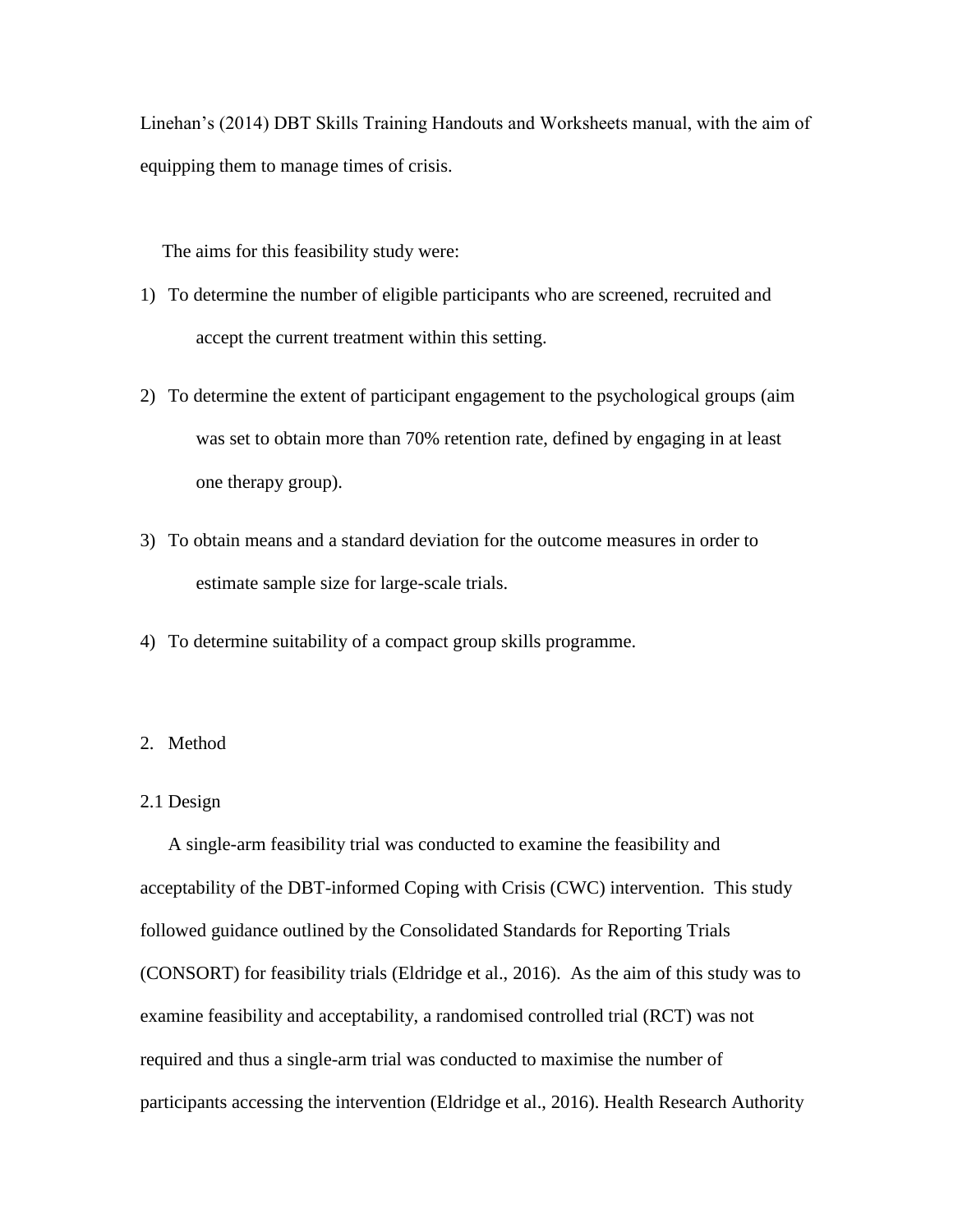and NHS Research Ethics Service (NRES) approval was granted prior to the commencement of this study. The study process is outlined in figure 1.



Figure 1. *Flow diagram of study procedure*.

# 2.2 Participants

The setting for the research was a mental health inpatient unit, in an outer London hospital. Patients were recruited from five inpatient wards, and were either informal or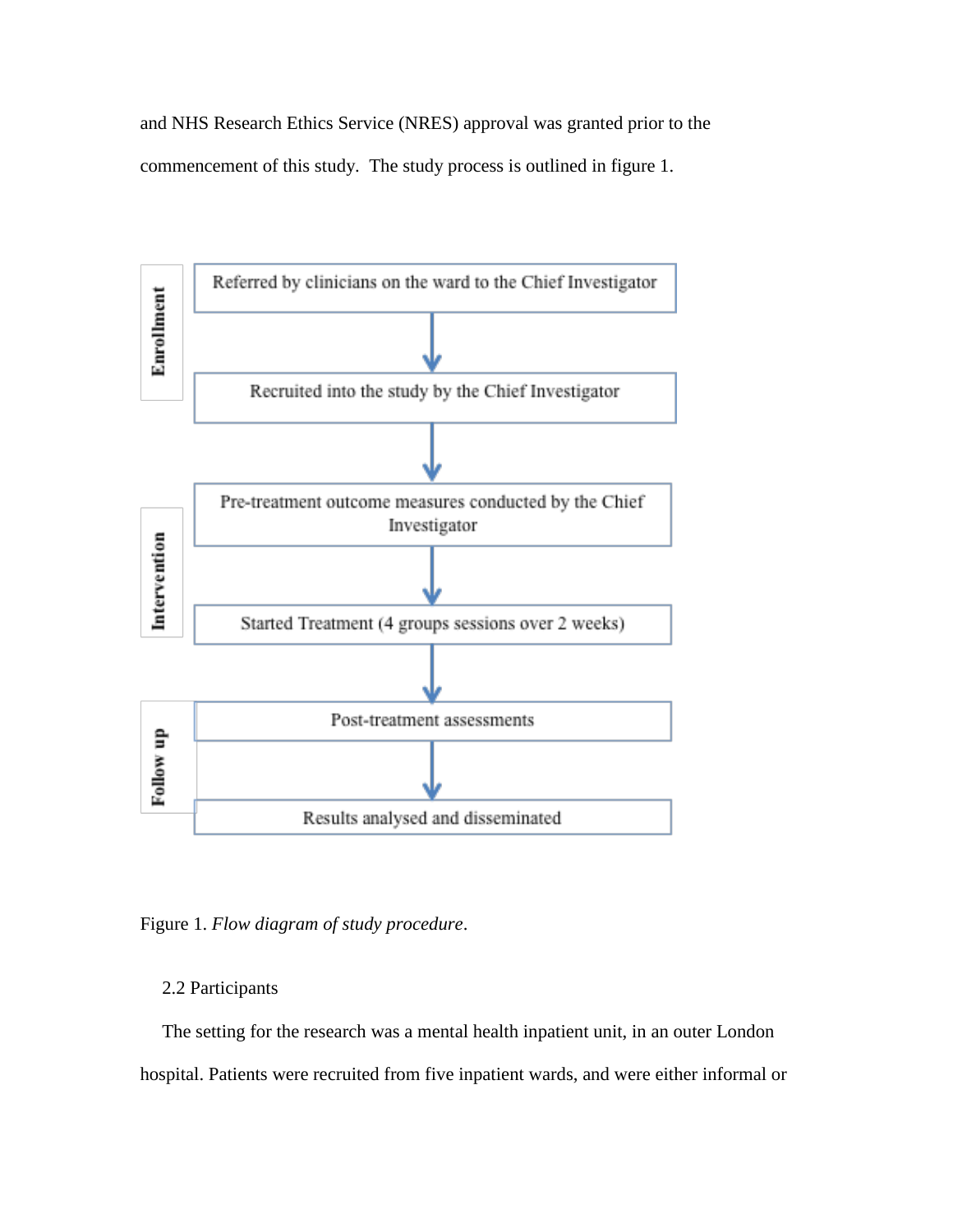formally detained under the Mental Health Act (Bluglass & Beedie, 1983).

Participants were included if they; i) were aged between 18-65 years, ii) admitted to a mental health inpatient hospital, iii) had a history of or at least one episode of self-harm, and iv) had capacity to consent (determined by their ability to understand the information sheet). They were excluded if; i) they were non-English speakers (due to translation costs), ii) they lacked the capacity to give informed consent, which was assessed on an on-going basis by the researcher (the participants were given the opportunity not to attend the groups or complete the forms at all times) and iii) if their symptoms prevented them from concentrating for an hour at a time (i.e. severe thought disorder).

#### 2.3 Sample size

This feasibility study aimed to recruit 30 participants. Sample sizes of 24-50 have been determined as suitable to meet the requirements of a feasibility study (Browne, 1995; Julious, 2005; Lancaster, Dodd & Williamson, 2004; Sim & Lewis, 2012).

#### 2.4 Measures

Two standardised self-report measures were used at baseline and post-therapy. 'The Inventory of Statements About Self-Injury' (ISAS; Klonsky & Glenn, 2009) is a 46 item self-report measure, with two additional optional items, designed to assess the function and frequency of self-harm previously reported in the literature (Klonsky, 2007). 'The Distress Tolerance Scale' (DTS; Simons & Gaher, 2005) was used to assess distress tolerance called the 'Distress Tolerance Scale' (DTS; Simon & Gaher, 2005). The DTS consists of 15 items, which measures participants' appraisal of their emotional distress,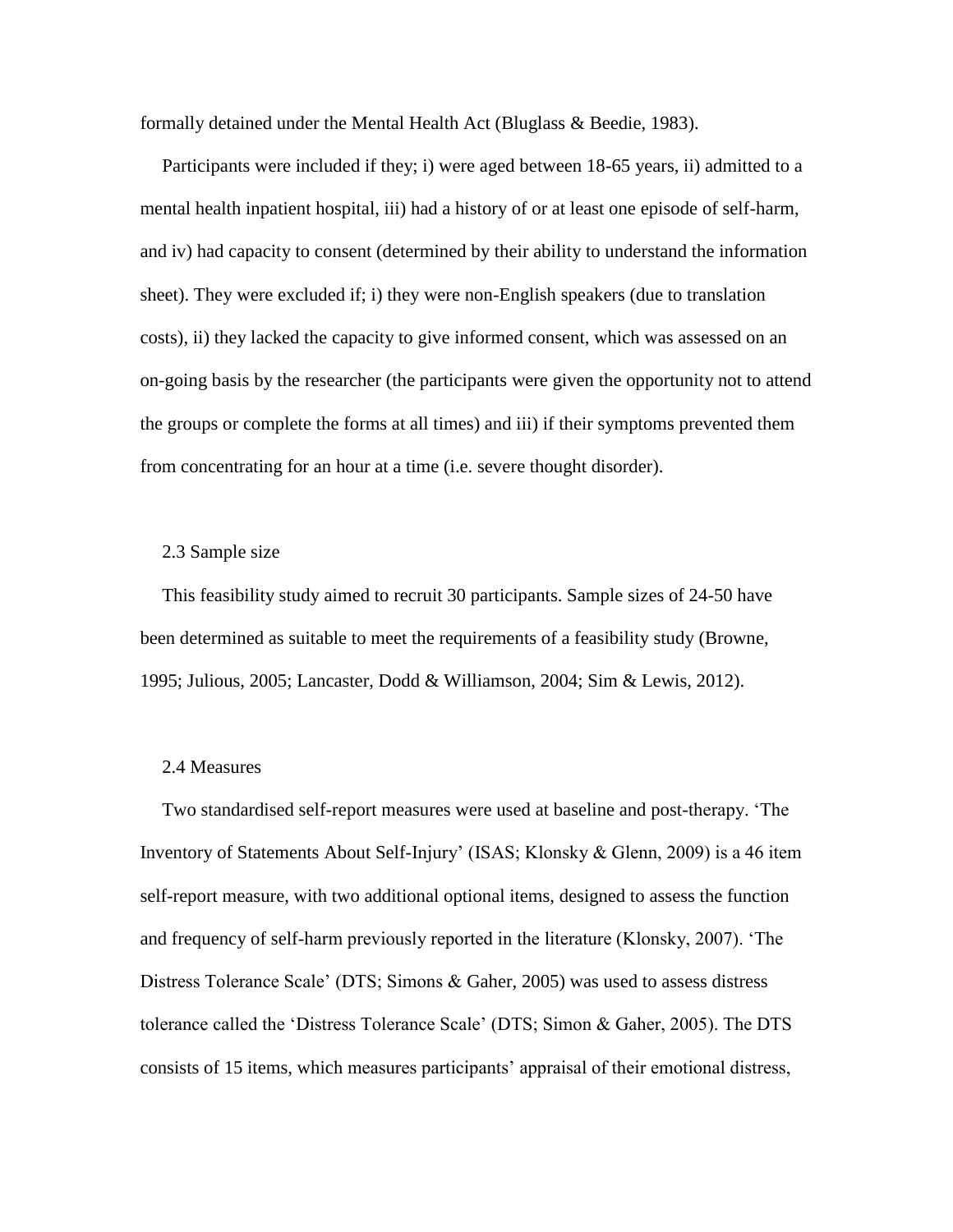their ability to tolerate this distress and any regulation efforts to alleviate it.

In terms of feasibility measures, participant demographics were taken to examine the age, education, ethnicity, gender, employment status, diagnoses, medication, previous treatment, previous hospital admissions and mean length of stay in hospital. A feasibility measure was developed to collect key other feasibility outcomes including rates of recruitment, participant engagement, session attendance, outcome measure completion, adverse events and participant feedback on the study and treatment. A qualitative feedback questionnaire, based on one developed by Wood et al. (2017), provided participants with the opportunity to give their views on both the acceptability and usefulness of the therapy groups and research process including suitability of outcome measures was also used. These questionnaires asked what they found helpful and unhelpful.

#### 2.5 Intervention

The intervention was developed following complex intervention guidelines outlined by the Medical Research Council (Craig et al., 2008). Four novel transdiagnostic, onehour, standalone group sessions based on DBT skills were developed. Initially, systematic review of relevant literature was examined to identify relevant group protocols which would inform the research (Booth et al., 2014; Gibson et al., 2014; Linehan et al., 2006). The protocol was informed by Marsha Linehan's (1993) DBT manual. Permission to copy handouts and worksheets from 'DBT Skills Training Handouts and Worksheets' by Marsha Linehan (2014) was given for the purpose of this study. The first draft of the group protocol was developed by the author in consultation with a clinical psychologist /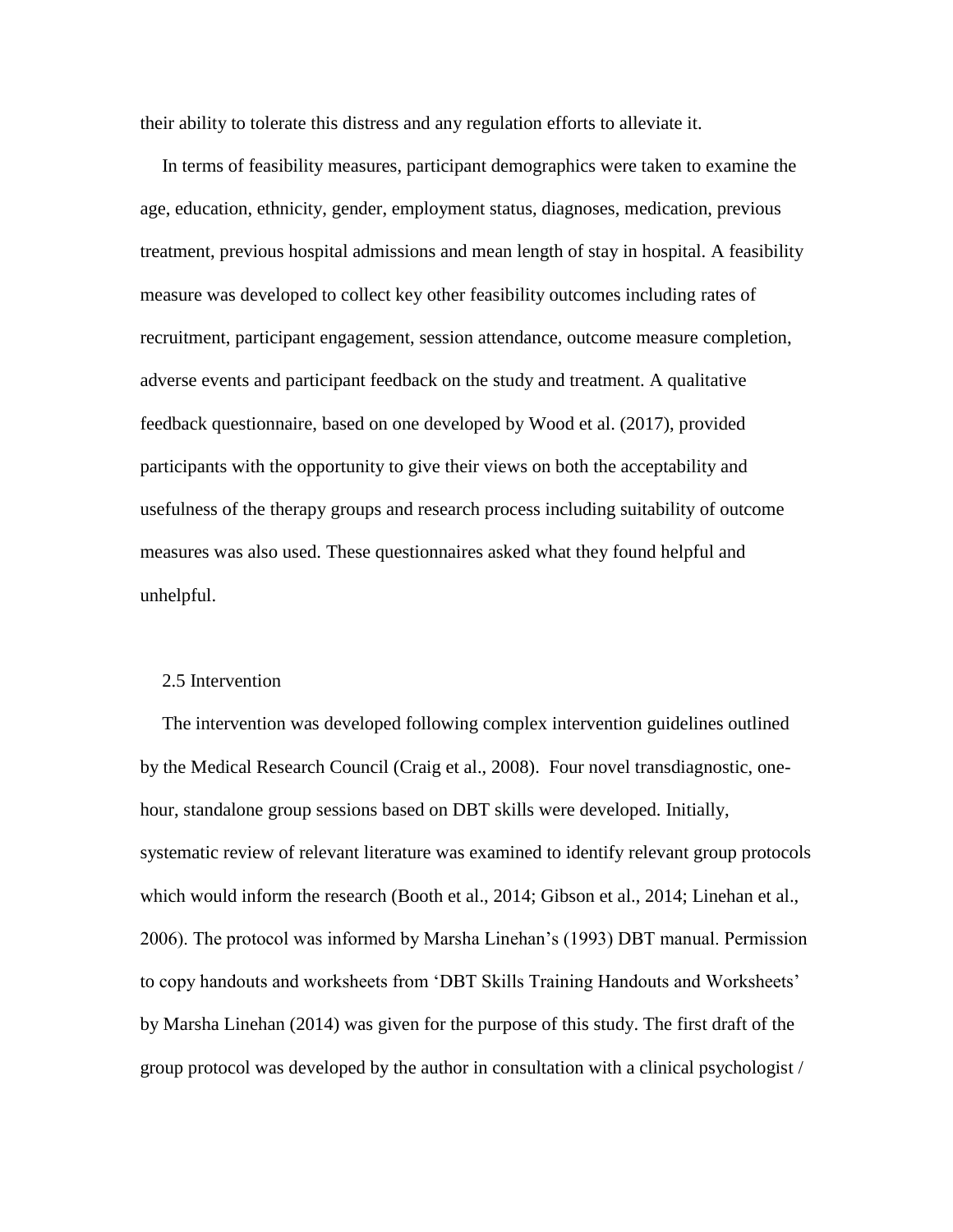DBT practitioner (fully trained and certified in DBT) who advised on the skills and group content. Clinical psychologists at the hospital where the study was planned to take place, who have extensive experience with the client group under study, were sent the initial draft for review. Following feedback from the clinical psychologists, the protocol was adapted in order to enable assistants to facilitate.

The skills included in the group protocol included mindfulness focusing on i) operating from 'wise mind', ii) observing skills, iii) describing skills, iv) participating skills, all underlined with the skill of being non-judgmental and not self-critical. Reflection on the mindfulness was a part of these sections, which aids the teaching of mindfulness (this took 15 minutes of the group). For the remaining 45 minutes of the groups 'Distress Tolerance' (DT) and 'Emotional Regulation' (ER) skills were included using the following skills; labelling emotions, STOP skill, (acting opposite), coping strategies (pros and cons, building mastery, taking care of the body), self-soothing (five senses), crisis survival strategies (contingency plan). The final iteration of the intervention was developed so it could be delivered by assistant psychologists, as well as qualified psychologists.

#### 3. Results

3.1 *Aim 1; To determine the number of participants screened and recruited to the study.*

In order to determine the number of eligible participants who are screened, recruited and accepted the treatment, a pre-determined recruitment window was set at six months, which is in line with relevant research (Wood et al., 2017). In this time, the study was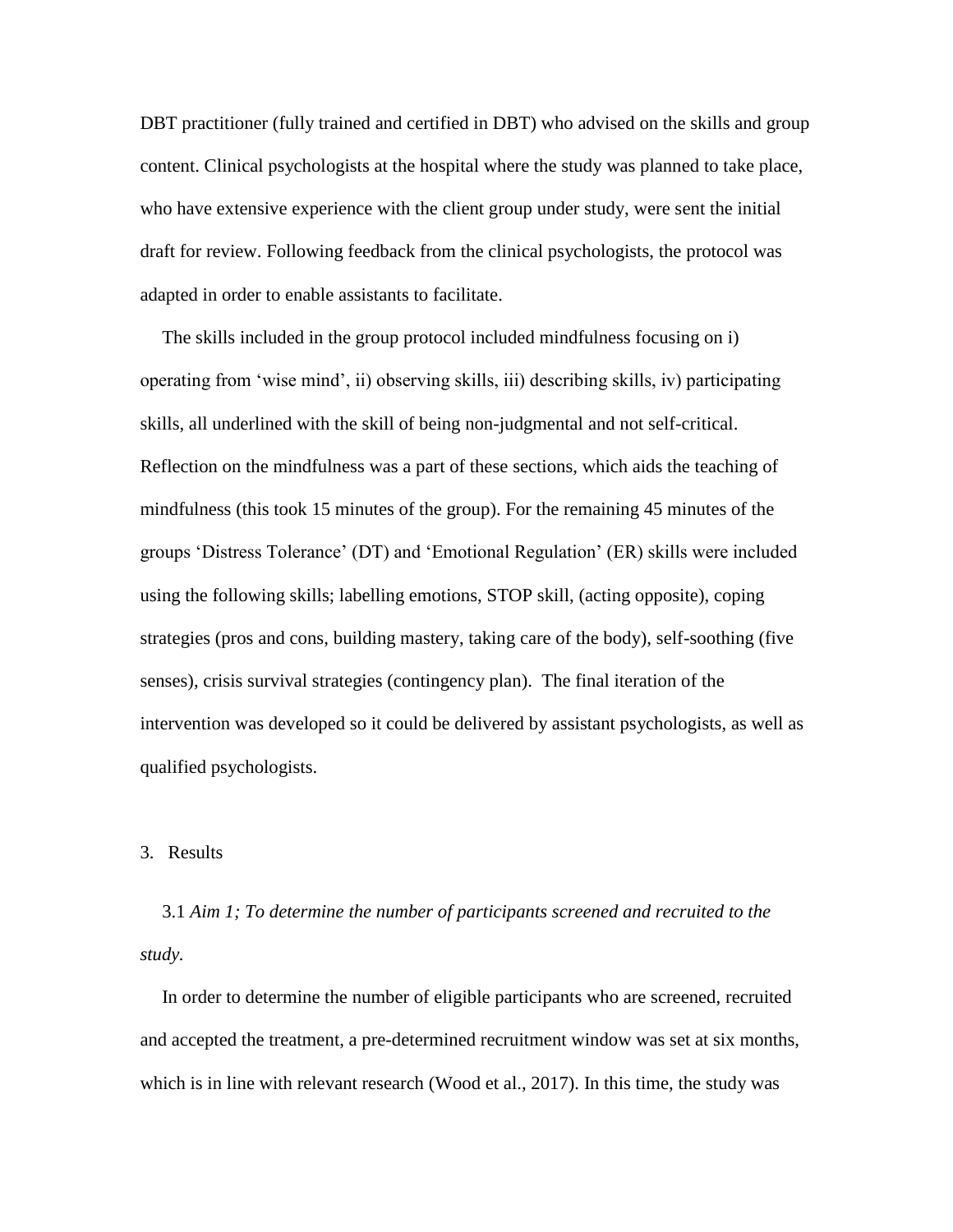able to recruit a total of 24 participants. Demographics for these participants are outlined in table 1. This was 80% of the target sample size (30 participants).

# Table 1

*Sample characteristics at baseline (characteristic / gender)*

| Male<br>Female<br>Total<br>Characteristic<br>$(n = 17)$ $(n = 7)$<br>$(n = 24)$<br>38.8(5.7)<br>Mean age in years (SD):<br>37.4 (14.3)<br>36.3<br>(8.8)<br>Age range in years:<br>$21 - 55$<br>25-48<br>$21 - 55$<br>Ethnicity: $n$ (%)<br>White British<br>14 (82%)<br>3(43%)<br>17<br>(71%)<br>$\mathbf{0}$<br>2(29%)<br>2(9%)<br>'Mixed' ethnicity<br><b>Black British</b><br>$\boldsymbol{0}$<br>1(4%)<br>$1(14\%)$<br>Pakistani<br>1(6%)<br>$\theta$<br>1(4%)<br>White European<br>1(6%)<br>$\theta$<br>1(4%)<br>$\boldsymbol{0}$<br>Jamaican<br>1(6%)<br>1(4%)<br>Polish<br>$\boldsymbol{0}$<br>1(14%)<br>1(4%)<br>Education: $n$ (%)<br>$\boldsymbol{0}$<br>Primary<br>$1(14\%)$<br>1(4%)<br>Secondary School<br>4(25%) 4(57%)<br>17 (71%)<br>O-Levels / GCSEs<br>2(29%)<br>13<br>11(65%)<br>(54%)<br>A-Levels<br>2(12%)<br>$\boldsymbol{0}$<br>2(9%)<br>Marital Status: n (%)<br>Single<br>17<br>13 (76%)<br>4(57%)<br>(71%)<br>Married<br>$2(9\%)$<br>2(29%)<br>4(17%)<br>Engaged<br>1(6%)<br>$\theta$<br>1(4%)<br>Divorced<br>$\boldsymbol{0}$<br>$1(14\%)$<br>1(4%)<br>1(6%)<br>$\overline{0}$<br>Separated<br>1(4%) |
|---------------------------------------------------------------------------------------------------------------------------------------------------------------------------------------------------------------------------------------------------------------------------------------------------------------------------------------------------------------------------------------------------------------------------------------------------------------------------------------------------------------------------------------------------------------------------------------------------------------------------------------------------------------------------------------------------------------------------------------------------------------------------------------------------------------------------------------------------------------------------------------------------------------------------------------------------------------------------------------------------------------------------------------------------------------------------------------------------------------------------------|
|                                                                                                                                                                                                                                                                                                                                                                                                                                                                                                                                                                                                                                                                                                                                                                                                                                                                                                                                                                                                                                                                                                                                 |
|                                                                                                                                                                                                                                                                                                                                                                                                                                                                                                                                                                                                                                                                                                                                                                                                                                                                                                                                                                                                                                                                                                                                 |
|                                                                                                                                                                                                                                                                                                                                                                                                                                                                                                                                                                                                                                                                                                                                                                                                                                                                                                                                                                                                                                                                                                                                 |
|                                                                                                                                                                                                                                                                                                                                                                                                                                                                                                                                                                                                                                                                                                                                                                                                                                                                                                                                                                                                                                                                                                                                 |
|                                                                                                                                                                                                                                                                                                                                                                                                                                                                                                                                                                                                                                                                                                                                                                                                                                                                                                                                                                                                                                                                                                                                 |
|                                                                                                                                                                                                                                                                                                                                                                                                                                                                                                                                                                                                                                                                                                                                                                                                                                                                                                                                                                                                                                                                                                                                 |
|                                                                                                                                                                                                                                                                                                                                                                                                                                                                                                                                                                                                                                                                                                                                                                                                                                                                                                                                                                                                                                                                                                                                 |
|                                                                                                                                                                                                                                                                                                                                                                                                                                                                                                                                                                                                                                                                                                                                                                                                                                                                                                                                                                                                                                                                                                                                 |
|                                                                                                                                                                                                                                                                                                                                                                                                                                                                                                                                                                                                                                                                                                                                                                                                                                                                                                                                                                                                                                                                                                                                 |
|                                                                                                                                                                                                                                                                                                                                                                                                                                                                                                                                                                                                                                                                                                                                                                                                                                                                                                                                                                                                                                                                                                                                 |
|                                                                                                                                                                                                                                                                                                                                                                                                                                                                                                                                                                                                                                                                                                                                                                                                                                                                                                                                                                                                                                                                                                                                 |
|                                                                                                                                                                                                                                                                                                                                                                                                                                                                                                                                                                                                                                                                                                                                                                                                                                                                                                                                                                                                                                                                                                                                 |
|                                                                                                                                                                                                                                                                                                                                                                                                                                                                                                                                                                                                                                                                                                                                                                                                                                                                                                                                                                                                                                                                                                                                 |
|                                                                                                                                                                                                                                                                                                                                                                                                                                                                                                                                                                                                                                                                                                                                                                                                                                                                                                                                                                                                                                                                                                                                 |
|                                                                                                                                                                                                                                                                                                                                                                                                                                                                                                                                                                                                                                                                                                                                                                                                                                                                                                                                                                                                                                                                                                                                 |
|                                                                                                                                                                                                                                                                                                                                                                                                                                                                                                                                                                                                                                                                                                                                                                                                                                                                                                                                                                                                                                                                                                                                 |
|                                                                                                                                                                                                                                                                                                                                                                                                                                                                                                                                                                                                                                                                                                                                                                                                                                                                                                                                                                                                                                                                                                                                 |
|                                                                                                                                                                                                                                                                                                                                                                                                                                                                                                                                                                                                                                                                                                                                                                                                                                                                                                                                                                                                                                                                                                                                 |
|                                                                                                                                                                                                                                                                                                                                                                                                                                                                                                                                                                                                                                                                                                                                                                                                                                                                                                                                                                                                                                                                                                                                 |
|                                                                                                                                                                                                                                                                                                                                                                                                                                                                                                                                                                                                                                                                                                                                                                                                                                                                                                                                                                                                                                                                                                                                 |
|                                                                                                                                                                                                                                                                                                                                                                                                                                                                                                                                                                                                                                                                                                                                                                                                                                                                                                                                                                                                                                                                                                                                 |
|                                                                                                                                                                                                                                                                                                                                                                                                                                                                                                                                                                                                                                                                                                                                                                                                                                                                                                                                                                                                                                                                                                                                 |
|                                                                                                                                                                                                                                                                                                                                                                                                                                                                                                                                                                                                                                                                                                                                                                                                                                                                                                                                                                                                                                                                                                                                 |
|                                                                                                                                                                                                                                                                                                                                                                                                                                                                                                                                                                                                                                                                                                                                                                                                                                                                                                                                                                                                                                                                                                                                 |
|                                                                                                                                                                                                                                                                                                                                                                                                                                                                                                                                                                                                                                                                                                                                                                                                                                                                                                                                                                                                                                                                                                                                 |
|                                                                                                                                                                                                                                                                                                                                                                                                                                                                                                                                                                                                                                                                                                                                                                                                                                                                                                                                                                                                                                                                                                                                 |
|                                                                                                                                                                                                                                                                                                                                                                                                                                                                                                                                                                                                                                                                                                                                                                                                                                                                                                                                                                                                                                                                                                                                 |
|                                                                                                                                                                                                                                                                                                                                                                                                                                                                                                                                                                                                                                                                                                                                                                                                                                                                                                                                                                                                                                                                                                                                 |
|                                                                                                                                                                                                                                                                                                                                                                                                                                                                                                                                                                                                                                                                                                                                                                                                                                                                                                                                                                                                                                                                                                                                 |
|                                                                                                                                                                                                                                                                                                                                                                                                                                                                                                                                                                                                                                                                                                                                                                                                                                                                                                                                                                                                                                                                                                                                 |
| Employment status: $n$ (%)                                                                                                                                                                                                                                                                                                                                                                                                                                                                                                                                                                                                                                                                                                                                                                                                                                                                                                                                                                                                                                                                                                      |
| Unable to work<br>2 (29%) 4 (57%)<br>9(38%)                                                                                                                                                                                                                                                                                                                                                                                                                                                                                                                                                                                                                                                                                                                                                                                                                                                                                                                                                                                                                                                                                     |
| Out of work<br>4(25%) 2(28%)<br>6(25%)                                                                                                                                                                                                                                                                                                                                                                                                                                                                                                                                                                                                                                                                                                                                                                                                                                                                                                                                                                                                                                                                                          |
| Employed<br>8 (33%)<br>$7(41\%)$ 1 (14%)                                                                                                                                                                                                                                                                                                                                                                                                                                                                                                                                                                                                                                                                                                                                                                                                                                                                                                                                                                                                                                                                                        |
| Self-employed<br>1(6%)<br>$\theta$<br>1(4%)                                                                                                                                                                                                                                                                                                                                                                                                                                                                                                                                                                                                                                                                                                                                                                                                                                                                                                                                                                                                                                                                                     |
| Diagnosis: $n$ $(\%)$<br><b>BPD</b>                                                                                                                                                                                                                                                                                                                                                                                                                                                                                                                                                                                                                                                                                                                                                                                                                                                                                                                                                                                                                                                                                             |
| $3(18\%)$ 3 (44%)<br>6(25%)<br>Psychosis<br>$3(18%)$ 2 $(28%)$<br>5(21%)                                                                                                                                                                                                                                                                                                                                                                                                                                                                                                                                                                                                                                                                                                                                                                                                                                                                                                                                                                                                                                                        |
| $2(11\%) 2(28\%)$<br>4(17%)<br>Not known                                                                                                                                                                                                                                                                                                                                                                                                                                                                                                                                                                                                                                                                                                                                                                                                                                                                                                                                                                                                                                                                                        |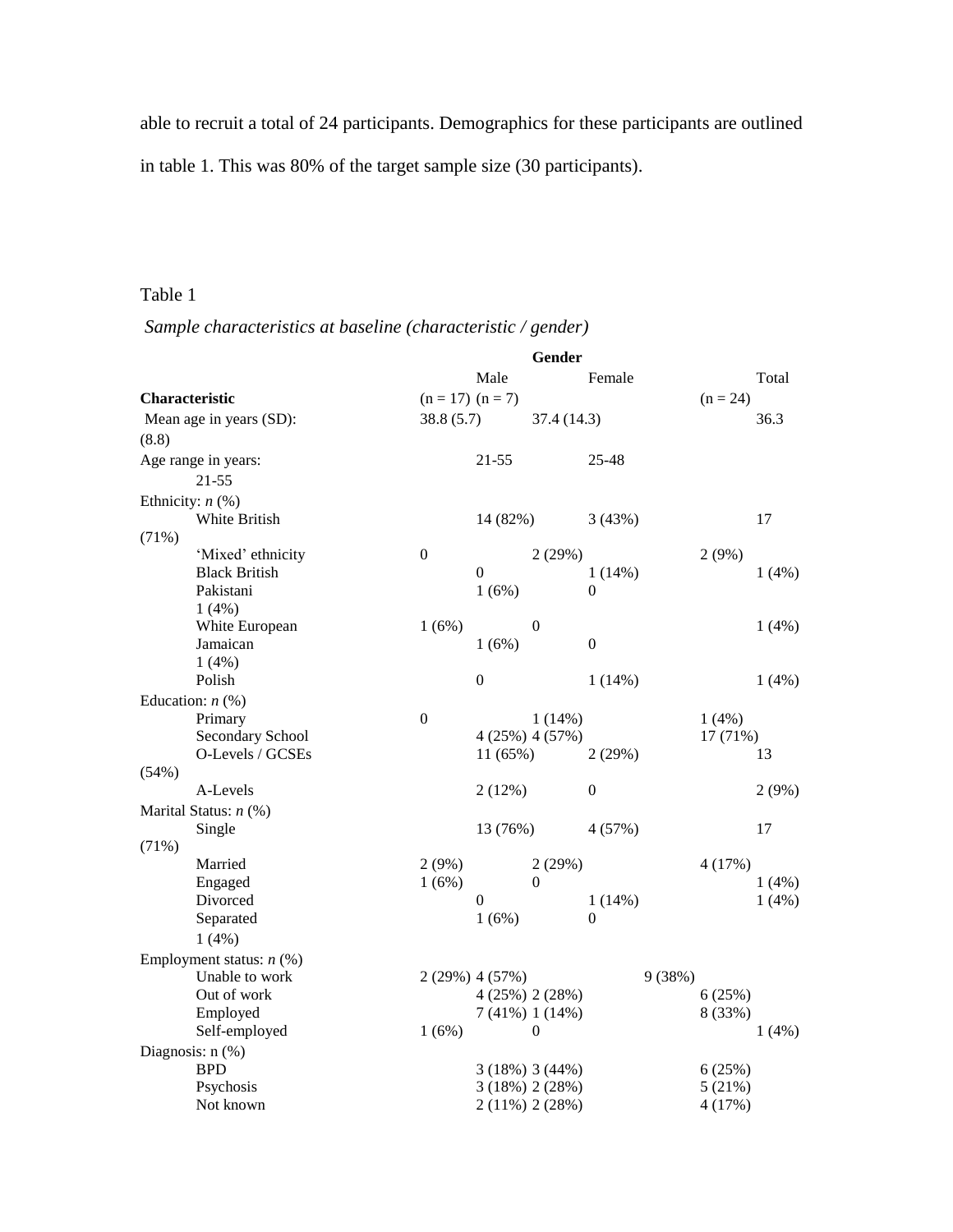| Depression                                |            | $5(29%)$ 0  |                |          |             | 5 (21%) |
|-------------------------------------------|------------|-------------|----------------|----------|-------------|---------|
| No diagnosis                              |            | $2(12\%)$ 0 |                |          |             | 2(8%)   |
| Anxiety                                   | 1(6%)      |             | $\overline{0}$ |          |             | 1(4%)   |
| <b>ASC</b>                                |            | 1(6%)       |                | $\theta$ |             |         |
| 1(4%)                                     |            |             |                |          |             |         |
| Medication:                               |            |             |                |          |             |         |
| Yes                                       |            | 13 (76%)    |                | 5(71%)   |             | 18      |
| (75%)                                     |            |             |                |          |             |         |
| Mean stays in current hospital stay (SD): | 20(SD, 36) |             | 66(SD, 41)     |          | 31 (SD, 42) |         |
| Previous admission:                       |            |             |                |          |             |         |
| Yes                                       |            | 11(65%)     |                | 6(86%)   |             | 17      |
| $(71\%)$                                  |            |             |                |          |             |         |
| More than 5 previous admissions           | 4(24%)     |             | 5 (71%)        |          | 9(38%)      |         |
| Mean length of previous stay              | 30(SD, 19) |             | 66 (SD, 41)    |          | 44 (SD, 33) |         |
| Previous talking therapies                |            |             |                |          |             |         |
| Yes                                       |            | 7(41%)      |                | 6(86%)   |             | 13      |
| $(54\%)$                                  |            |             |                |          |             |         |

Notes. BPD = Borderline Personality Disorder, ASC = Autism Spectrum Disorder

Participant flow is outlined in figure 2. Of the 63 people who were referred by clinicians as eligible for the self-harm intervention over the recruitment period, 43 people (68%) agreed to meet with a researcher and 20 people (32%) did not. The reasons for not obtaining consent to meet with a researcher from these 20 people can be split into two; those who actively declined to meet with the researcher (two people, 10%) and those who were not available to be asked because they were either on leave, discharged or asleep (18 people, 90%).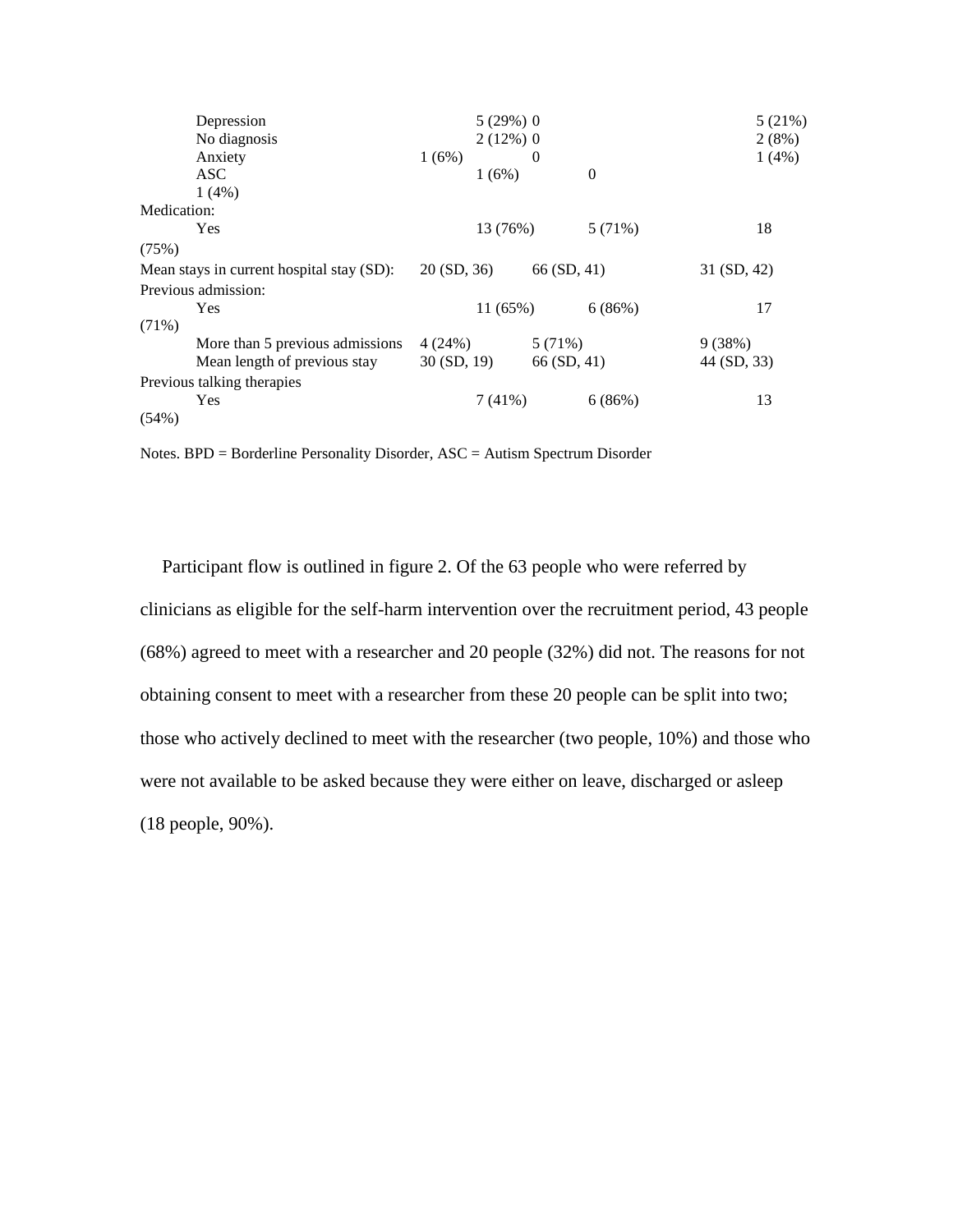

*Figure 2.* Flow diagram of participants progressing through the study.

Of the people who agreed to meet with the researcher  $(n=43)$ , 24 people (56%) agreed to consent and complete the outcome measures. Of the 19 people (44%) who did not consent to take part when at the researcher meeting, nine people (47%) expressed that they were not interested in taking part in the group and 10 people (53%) were not able to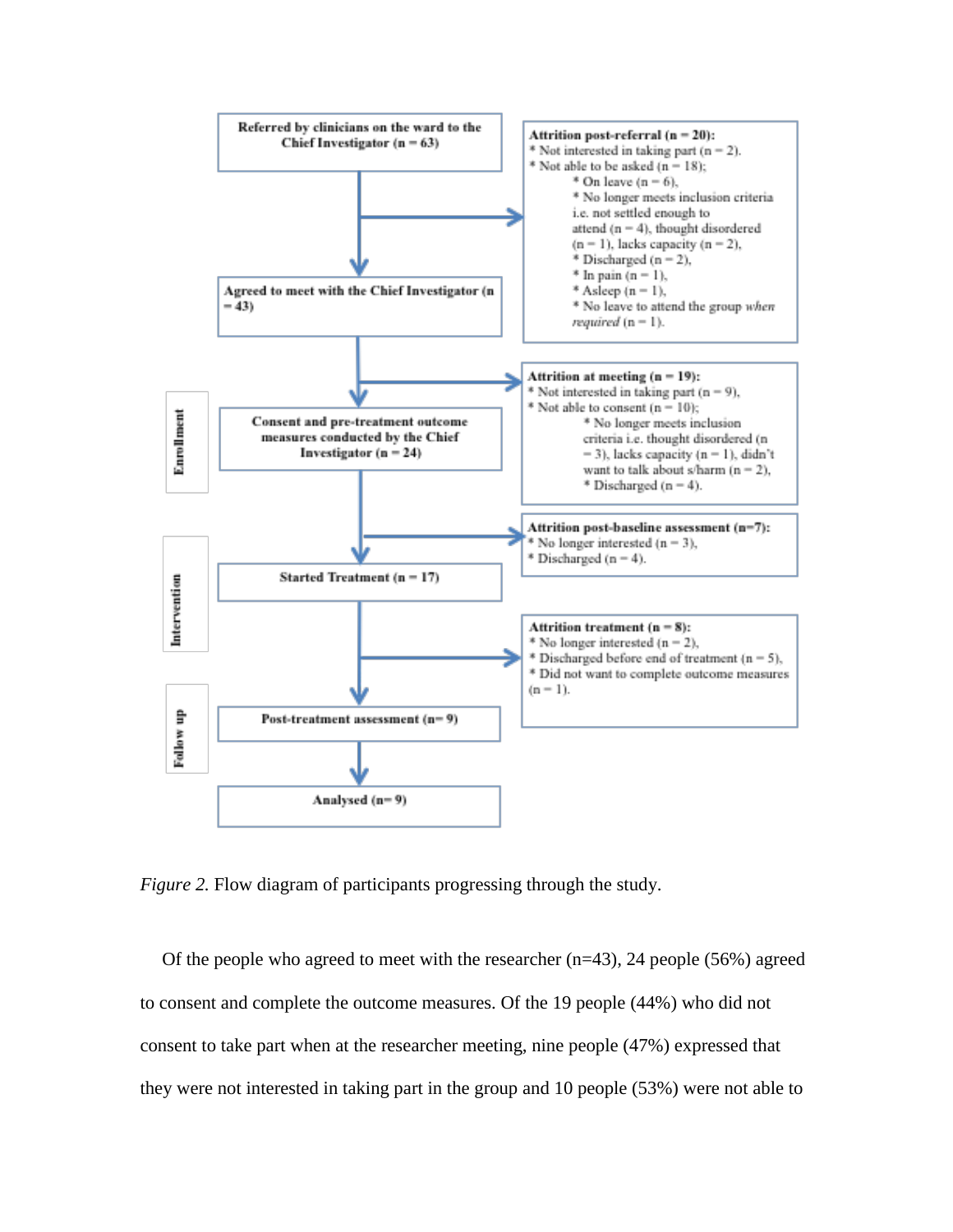take part. From these 10 people who were not able to take part, six people (60%) no longer met the inclusion criteria (one person lacked capacity, three people presented with thought disorder, two people did not want to talk about their self-harm), four people (40%) were being discharged the same day or following day.

#### 3.2 *Aim 2; To determine participant engagement with the psychological groups.*

In order to determine participant engagement to the groups, attendance records were kept. Out of the 24 people who were consented to start the groups, 71% of participants attended at least one group, in line with previous retention rates to programmes of this kind (Gibson et al., 2014) and indicating feasibility of participant recruitment and engagement. Two people (8%) attended all four groups, three participants (13%) attended three groups, seven participants (29%) attended two groups, five participants (21%) attended one group only and seven participants (29%) did not attend any groups after consenting to take part.

Overall, being discharged from the ward accounted for the most common reason people did not attend the groups (45%). Being tired or unmotivated to take part accounted for the next highest reason people excused themselves from groups (27%), followed by people having other commitments, such as meetings or being on leave from the ward (23%) and lastly the deterioration of mental state prevented one person from attending groups  $(5\%)$ .

A further eight people (33%) dropped out during treatment. From the people who dropped out during treatment  $(n=8)$ , five people  $(63%)$  were discharged, two people (25%) were 'no longer interested', and one person (12%) did not want to complete the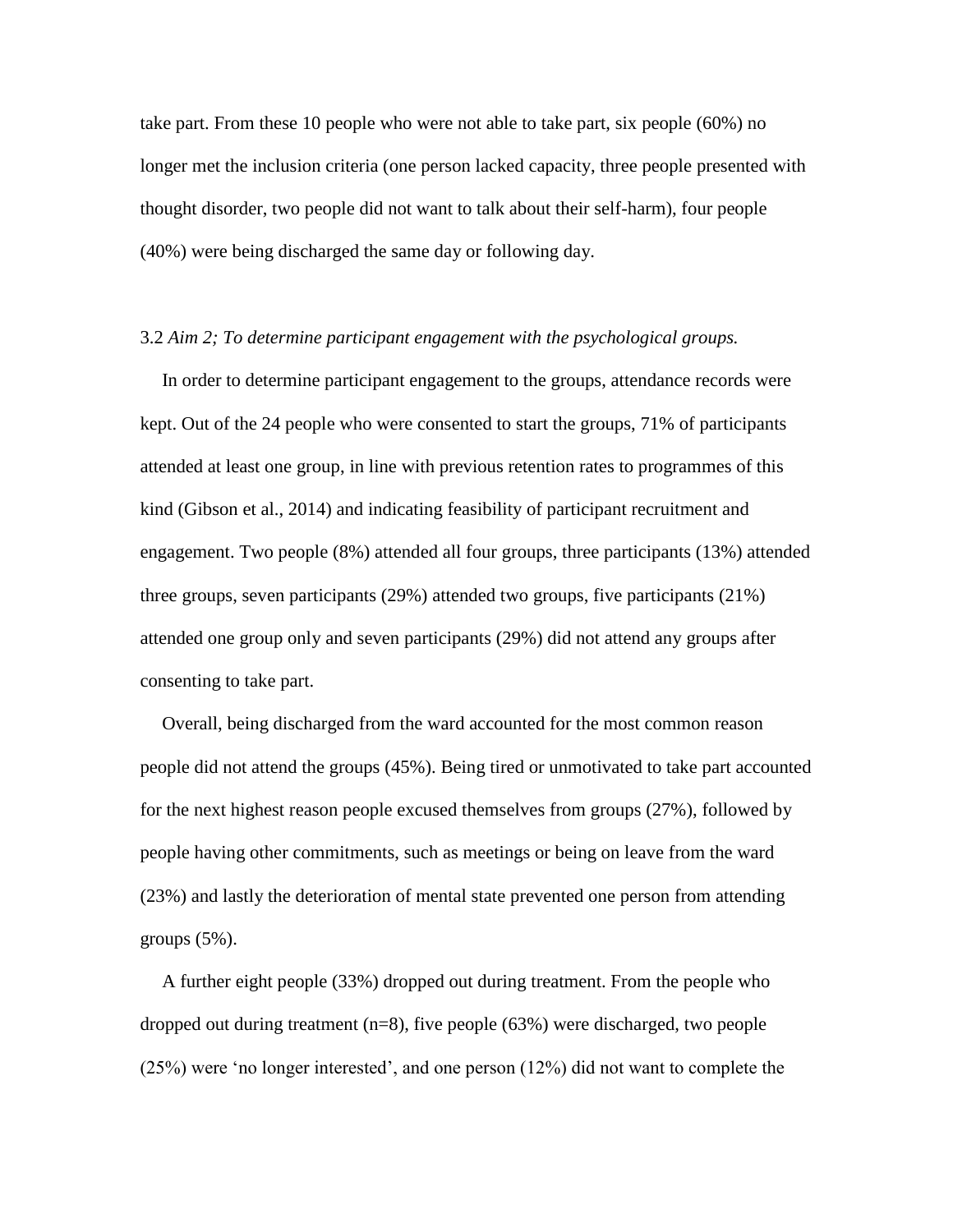outcome measures.

#### 3.3 *Aim 3; To obtain statistics for the outcome measures.*

In order to obtain means and a standard deviation for the outcome measures all 24 participants were asked to complete both pre and post outcome measures. However, only nine participants (38%) completed post-intervention outcome measures, which meant 15 participants (62%) were not able to complete these. Of these 15 participants, six people (40%) decided not to complete the measures despite remaining on the ward for treatment, eight people (53%) were discharged before they were asked to complete the measures, one person (7%) was not able to due to deterioration in their mental state. Given the low post-intervention measures completion rates (38%), resulting in a high level of missing data, the analysis of the pre and post outcome measures was limited to descriptive statistics.

If the participants endorsed at least one form of self-harm on the ISAS (Klonsky  $\&$ Glenn, 2009) they were asked to complete section two of the ISAS. Twenty-three participants (96%) completed this section at baseline and nine (38%) participants completed this section post-intervention.

The statements measure thirteen different functions of self-harm. Table 2 summarises the descriptive data obtained from both outcome measures. This table includes the mean and standard deviations of each module in the DTS (tolerance, absorption, appraisal and regulation) and function in the ISAS (affect regulation, interpersonal boundaries, selfpunishment, self-care, anti-dissociation, anti-suicide, sensation seeking, peer-bonding, interpersonal influence, toughness, marking distress, revenge and autonomy).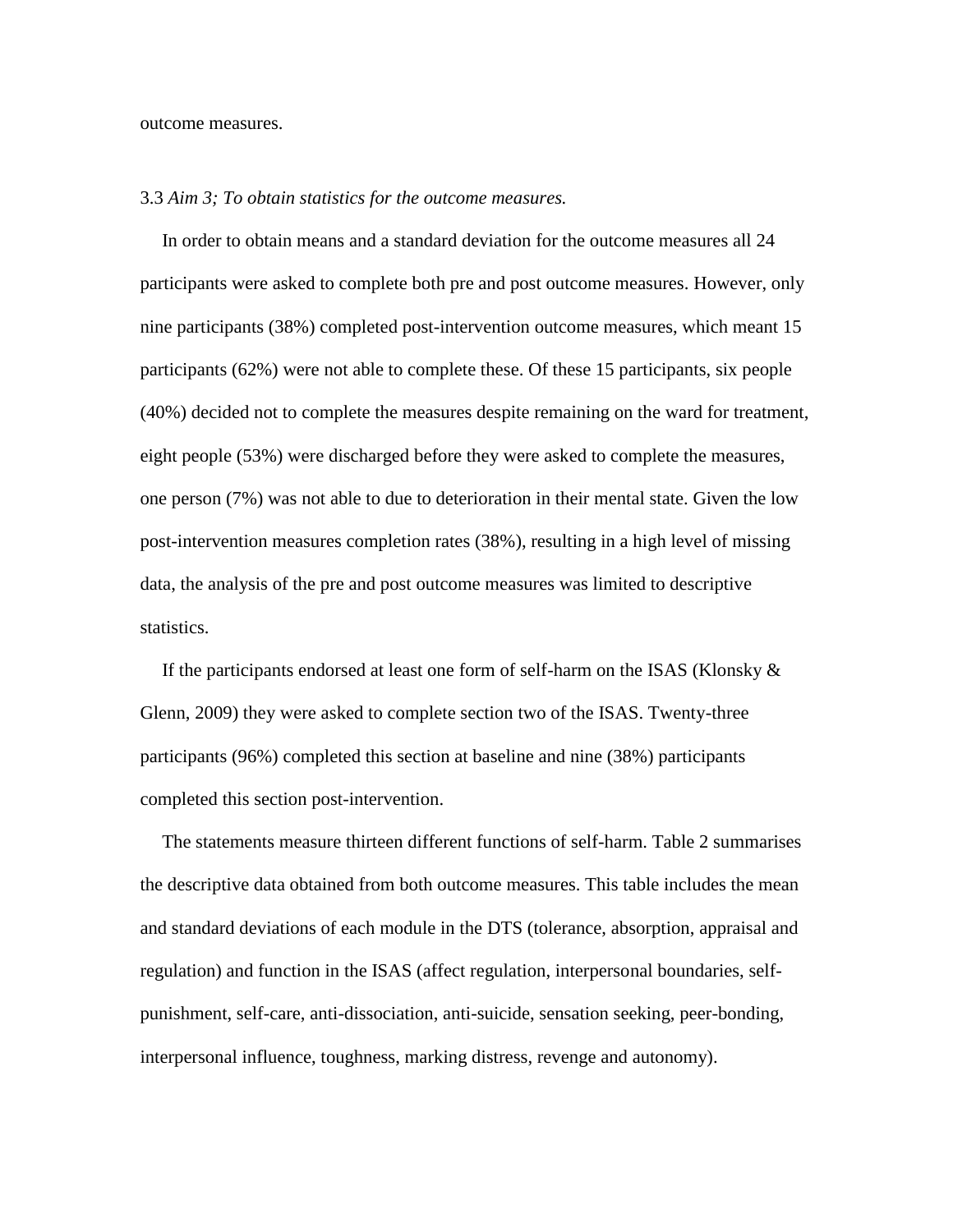## 3.4 *Aim 4; To determine acceptability of group skills programme.*

The suitability of the compact group skills programme was assessed using adverse events recording and feedback questionnaires. In order to do this, clinicians were asked to monitor any adverse events for participants during the group intervention period. This practice is used to assess any potential (unexpected) impact or risk and to assess the feasibility of using the forms for a larger trial. No adverse events were reported.

The questions used in the feedback questionnaire were related to whether the group intervention and research process under investigation was feasible from the point of view of participants attending the group. Inductive content analysis (Cole, 1988*;* Harwood & Garry, 2003) was chosen so that a systematic approach could be taken to analysing the open-ended questions provided in the feedback questionnaire. All nine participants who completed the post-intervention outcome measures also completed the feedback questionnaire.

The feedback questionnaire started by asking participants what they found helpful about the 'CwC' therapy groups. Three people (33% of respondents) named "mindfulness" as a helpful aspect of the group intervention, one person (11%) named 'distress tolerance cards', and two people (22%) reported the "strategies" given overall were helpful. These answers demonstrate that participants found the *strategies* within the intervention particularly helpful, rather than other aspects of the group process, such as the sharing / hearing of the experiences of others.

Next, the participants were asked what they found unhelpful about the group intervention. Out of the nine people who agreed to fill in the questionnaire, five people (56%) left this question blank, three people (33%) answered 'nothing' was unhelpful and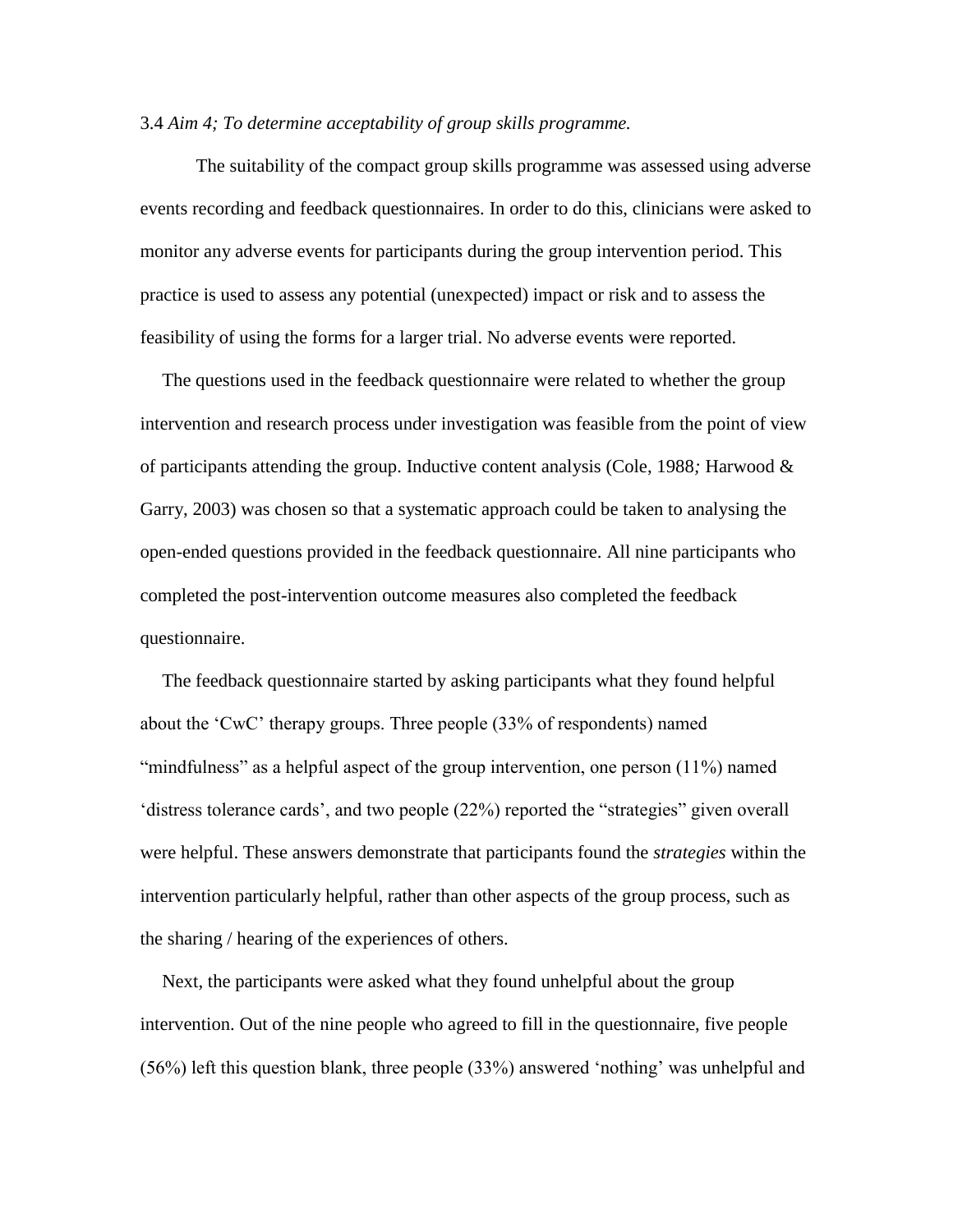one person named mindfulness as not very helpful. This demonstrates that most of the participants (88%) who contributed to the feedback could not name any part of the intervention that was unhelpful. Only one person (11%) felt that mindfulness was unhelpful.

When asked what could be improved in the intervention, three participants did not respond (33%), two (22%) said no improvement was needed, two people (22%) felt that the group did not feel safe at times, one person (11%) said they would like more individual help and one person (11%) thought there should be more content about selfharm. The highest number of participants (33%) did not respond with any suggestions about how the group could be improved, which could indicate that people did not think there was any way the content could be improved, or that they could not think of any ways it could be improved. Four people (44%) gave responses that made suggestions about possible improvements to the group compared to three people (33%) responding that no improvement was needed.

The questionnaire went on to ask how many times the participants had harmed themselves since completing the group intervention. Most of the participants (five people, 56%) said that they had not harmed themselves since attending the groups. Two people (22%) did not respond to this question, one person (11%) said twice and one person (11%) said 10 times.

The next question asked whether the participants thought they had been able to manage difficult times differently since completing the groups. Three people (33%) did not respond, three people (33%) said they had managed to react differently to difficult experiences, two people (22%) said 'no' and one person said they had 'not yet' managed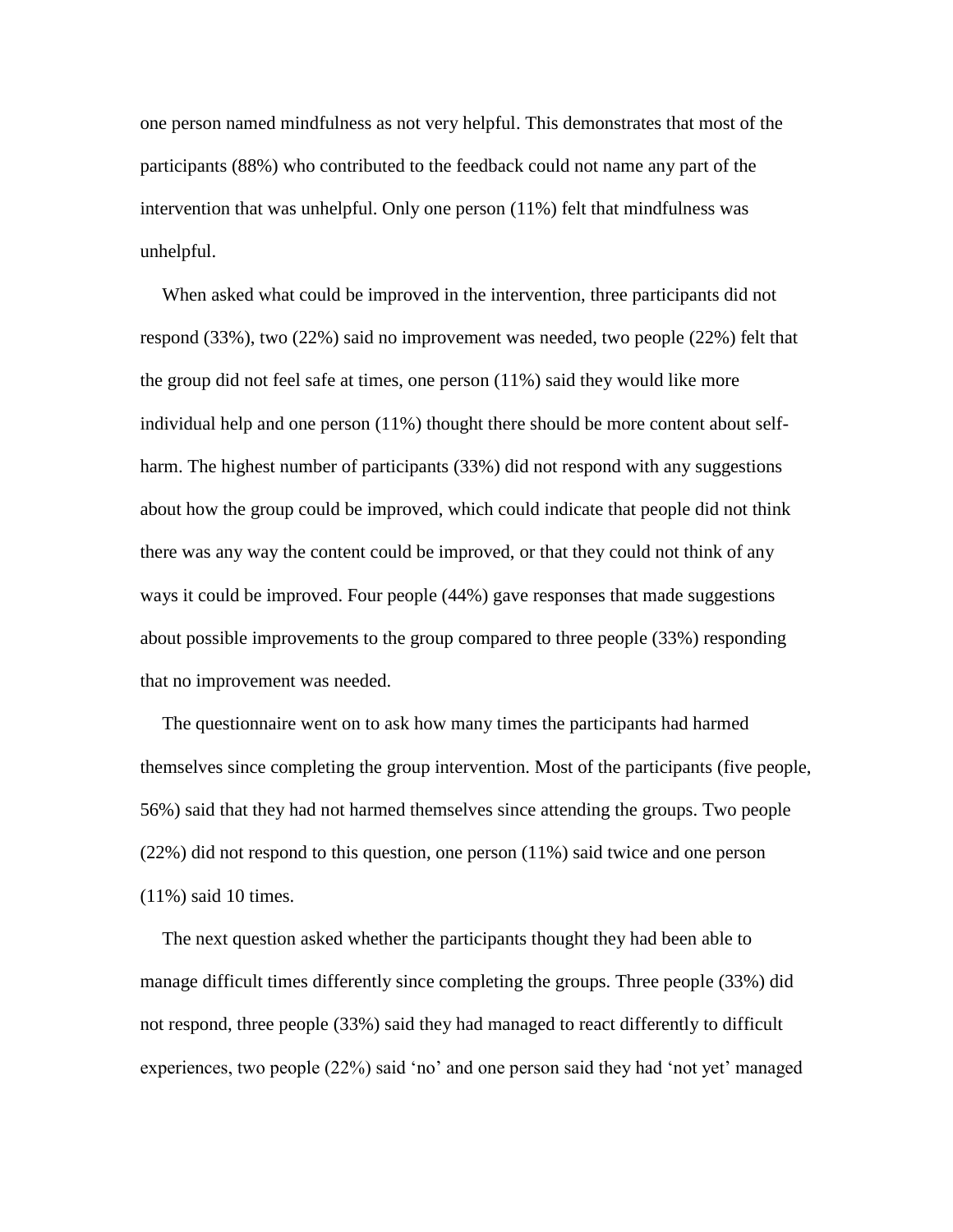to respond differently. If the respondents had said "yes" to the previous question (above), they were then asked *how* they had managed things differently since the group ended. Three people (33%) said "yes" to the previous question and all of them responded to the next question. Participant 13 wrote; "I no longer feel affected by voices", participant 42 wrote that their "feelings of suicide have gone", and participant 58 was hopeful that the "reminders" provided by the group "will help me". Participants 13 and 42 referred in this question to their "voices" and "feelings of suicide" no longer being present. This could be an indication that the group helped them with the reduction of these symptoms, but they did not directly refer to the group in this way.

#### 4. Discussion

This project demonstrated outcomes in line with previous research (James et al., 2017; Roach et al., 2009) in that conducting the project in a ward environment was challenging. Several difficulties with recruiting participants to the study were identified during the recruitment period, so adaptions were made to the methods. The means, standard deviations and effect size were calculated for the two outcome measures, however given the paucity of data obtaining robust effect sizes for future trials was not possible. The acceptability of the research process and group were analysed; there were no adverse events recorded. The participant feedback gave the participants an opportunity to voice any concerns they had about the study, unfortunately this could only be completed by 38% of the full sample in this study.

#### 4.1 Adaptations to recruitment method and group process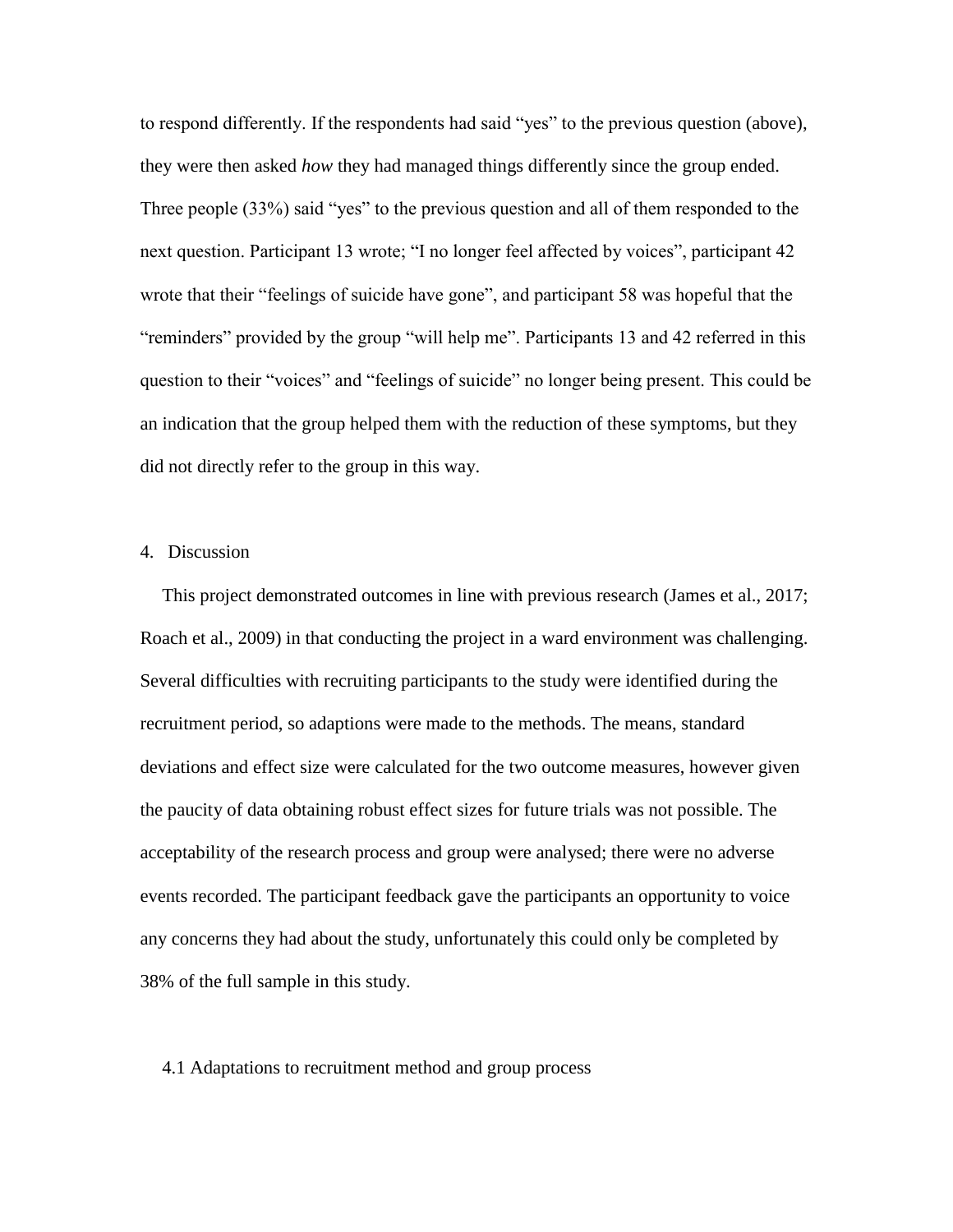The study found that there were three initial factors affecting recruitment, including i) availability of the study team, ii) screening methods, and iii) inconsistencies with the conceptualisation of self-harm by patients and clinicians.

Firstly, availability was improved by training assistant psychologists to run groups and making groups 'stand-alone' so that participants could join at any point. Secondly, attention was paid to how the participants were screened, in particular the clinician confusion about whether suicide attempts were to be included in 'self-harm behaviours'. This study found that clinicians on this UK ward tended towards the US guidance by distinguishing between the two behaviours (self-harm and suicide attempt), consequently eligible participants were missed, supporting previous research findings that definition discrepancies cause problems in conducting research and producing evidence-based treatment (Muehlenkamp, 2005; Ougrin & Zundel, 2009; Turner, Austin, & Chapman, 2014; Washburn et al., 2012). In addition, patients were found to deny harming themselves, despite it clearly being stated in their notes. This instigated concerns about the language around self-harm putting potential participants off taking part in the study and language was adapted accordingly.

#### 4.2 Strengths and limitations of the study

This study had a number of strengths. First, the trial protocol was registered before recruitment began (ClinicalTrials.gov; no.: 205350). Secondly, the study closely followed CONSORT guidelines (Eldridge et al., 2016) for feasibility studies to ensure methodological rigor.

This study sought to highlight and make progress in developing an evidence-based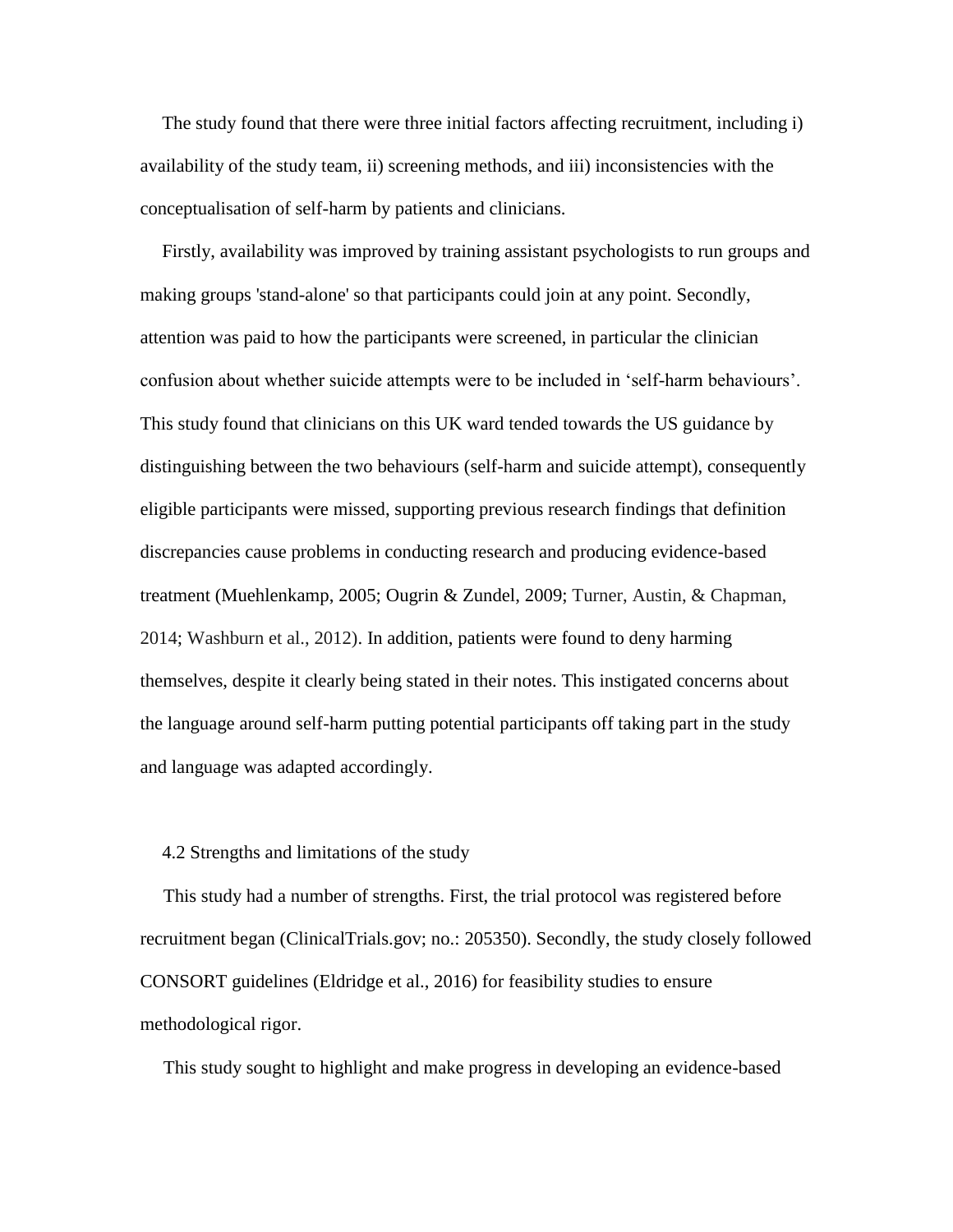treatment for self-harm, which is currently untested in an inpatient setting. In order to meet this aim, a novel psychological intervention for self-harm was designed with input from experienced clinical psychologists and run with participants, demonstrating it does not produce adverse effects and is acceptable to the facilitators and participants.

Although not required for a feasibility study (CONSORT guidelines; Eldridge et al., 2016), the main limitations of this study are the lack of randomisation, a control group, and follow-up data collected.

A further limitation was the lack of monitoring of confounding factors relating to inpatient treatment. Inpatients are in receipt of inpatient treatment to reduce their selfharm and suicidality (Bowers et al., 2005), as such their mental health crisis is likely to improve the longer they are residing there (Bland  $&$  Altman, 1994). This being the case, the impact of factors such as these largely remains unknown and therefore the results should be viewed with caution.

In addition, two weeks is not a suitable time frame in which to comprehensively assess the impact of a psychological group. Further research should include follow-up on selfharm rates in the community, post-discharge to monitor impact of the treatment out of a supervised environment of an inpatient ward. Data from emergency departments before and after the admission to hospital could be used to determine the impact of the treatment given in hospital. Data should also be collected to assess how likely these patients are to engage in treatment following a hospital admission.

#### 4.3 Implications of findings

The findings can increase awareness of the challenges of inpatient research and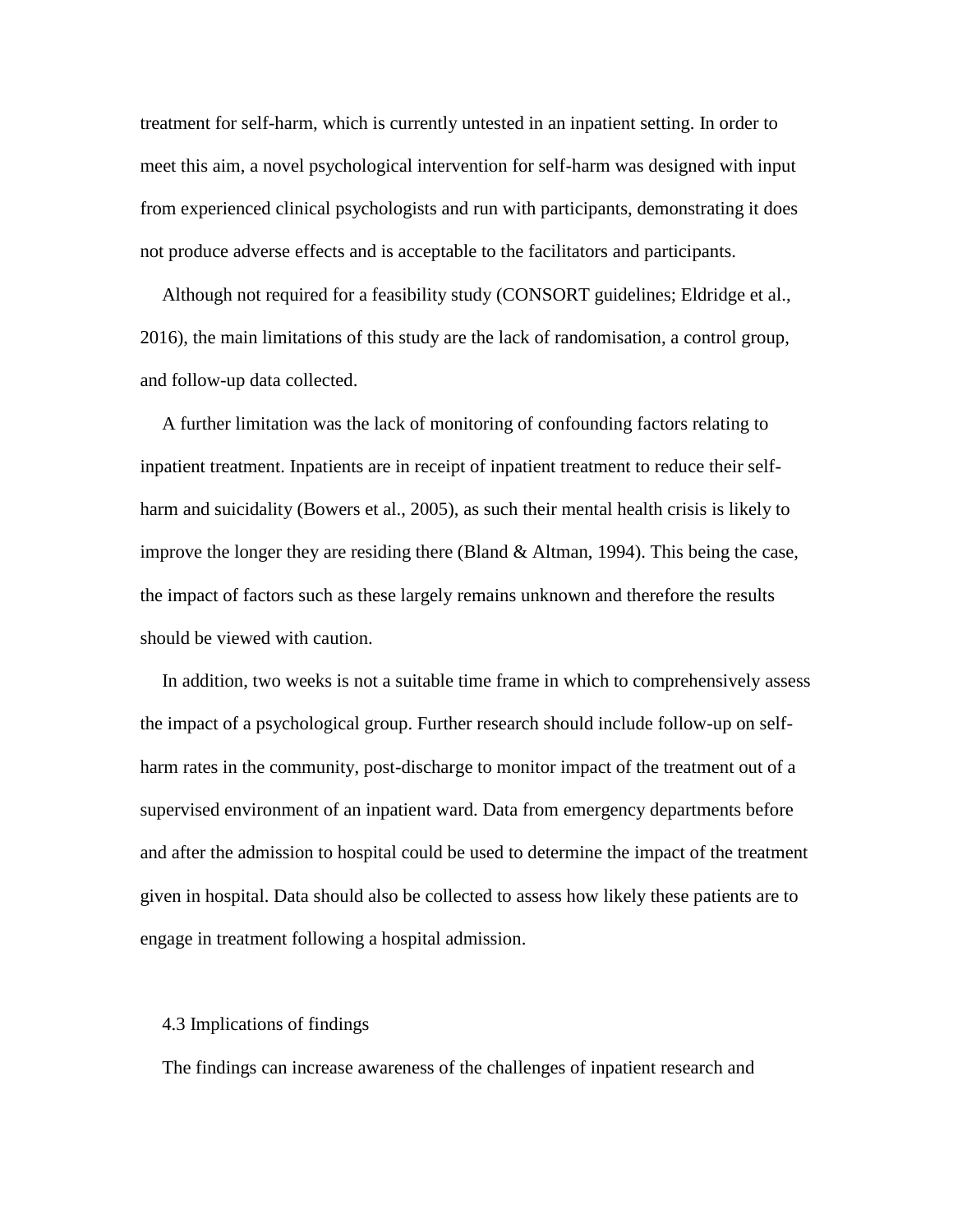possibilities for overcoming these. The adaptations made to the design provide information for future research studies, particularly in the field of self-harm and inpatient research. Overall, the study met the original aims of furthering understanding of the challenges of research of this kind in order to design and conduct a larger trial to assess the efficacy of a self-harm intervention on an inpatient ward.

One finding in this research was unexpected discharge from the ward accounted for the most common reason people did not attend the groups (45%). With the national drive towards 'deinstitutionalisation' of psychiatric services and funding being focused into community settings (Lakeman, McGowan & Walsh, 2007), it could be argued that it is reasonable that stays are short. However, one of the main reasons for admitting a patient is if they are at risk of harm to themselves or others (Bowers et al., 2005). This means patients are admitted at a time of crisis and as soon as the crisis has 'settled', they are moved back (without substantial prior warning or possibly sufficient treatment) to where the crisis had occurred. The current evidence suggests that for someone who self-harms early experiences have often been chaotic, meaning a lower capacity for tolerating distress (Linehan, 1993a). Therefore, the impact of the drive for community-based treatments and the resulting unpredictability of where one is residing should be considered more carefully. Given that national standards for inpatient care and recent research stipulate that therapeutic activities are crucial in treating people in psychiatric inpatient facilities (NICE, 2011; Beavon, Raphael & Shaygan, 2017; Bowers et al., 2015), the demand for beds has not reduced (Gilburt, 2015) and community treatment is often not cost effective (Naylor & Bell, 2010), this research would recommend that more focus is devoted to ensuring evidence-based research and treatment is present on inpatient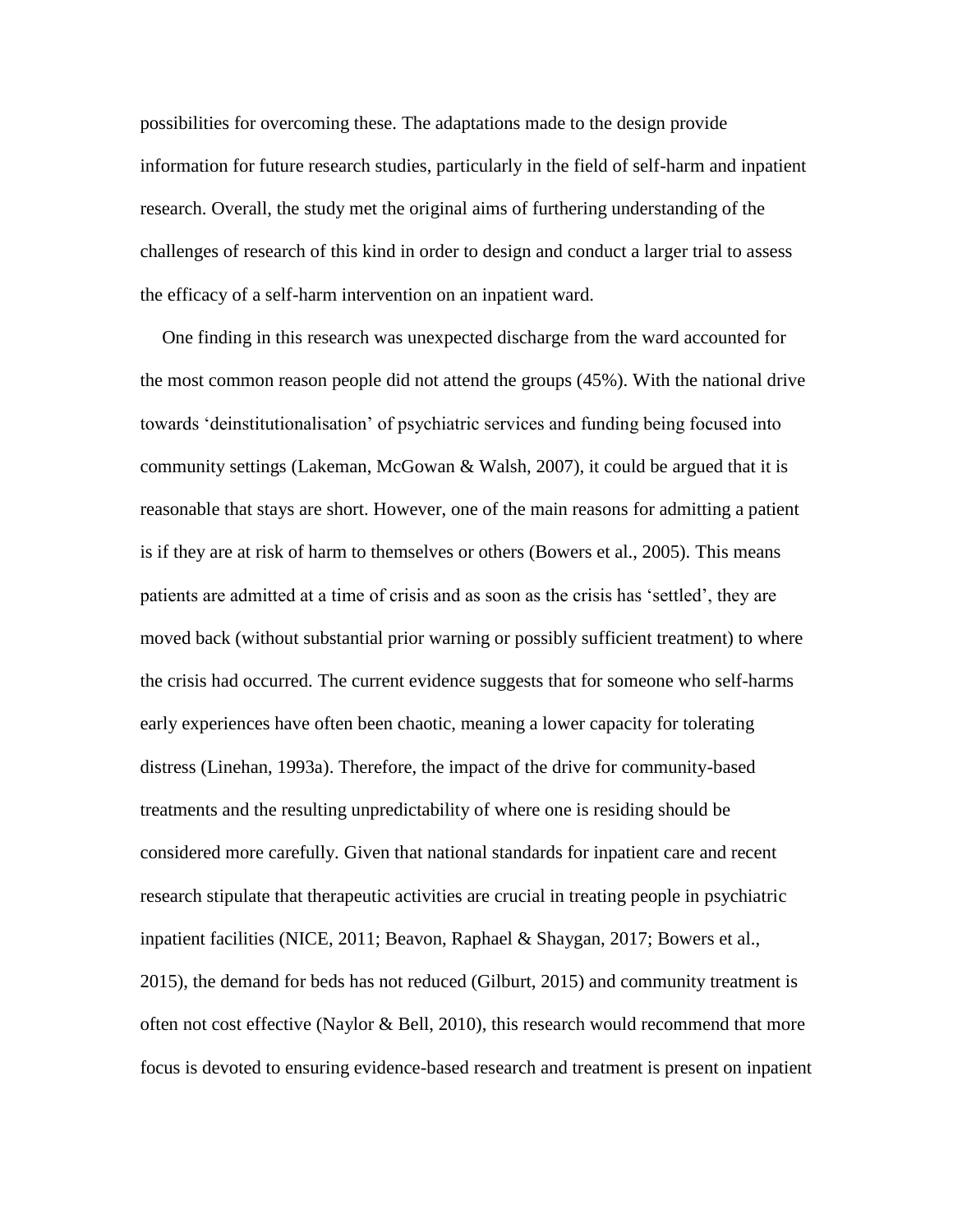wards in the UK. This may mean that patients stay for longer on wards to receive the recommended treatment before returning to the community settings.

#### 4.4 Future research

There are a number of practical issues raised by this study that future research should address. Firstly, to increase the recruitment, research should provide education for clinical staff about self-harm, how to screen participants, and intervene before discharge to collect measures and feedback. In order for this to happen, the whole MDT need to prescribe to ensuring treatment planning and care provision is following national standards (NICE, 2011; Beavon, Raphael & Shaygan, 2017) for inpatient treatment, which include delivery of evidence-based psychological therapies. An additional measure to assess the severity of their symptoms, including thought disorder, such as 'The Positive and Negative Syndrome Scale' (PANNS; Kay, Fiszbein, & Opler, 1987) could also be used to reliably determine the presence of this rather than relying on diagnosis and clinician assessment.

Secondly, to increase the reliability of the primary outcome data the repetition of selfharm should be collected through clinicians as well as self-report data for an accurate number of self-harm episodes.

Thirdly, future research should collect data from patients who have been discharged back to the community in order to better reflect the efficacy of an inpatient treatment aimed at reducing self-harm, particularly where the participants are in a supervised environment such as an inpatient ward.

Furthermore, it would be beneficial for future research to explore the ways in which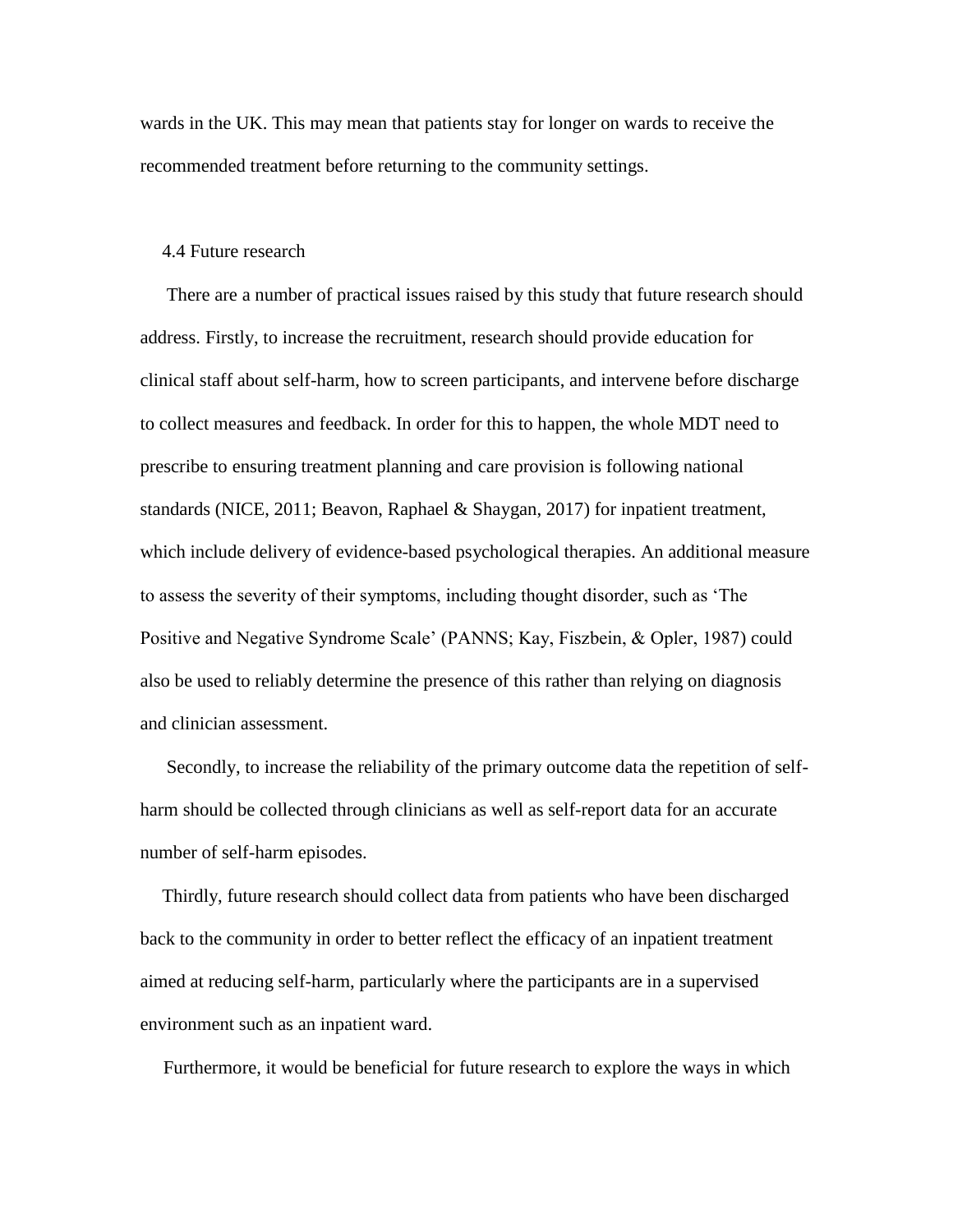service users define their own behaviours. This research could aid a wider initiative for improved understanding among clinical staff and researchers of self-harm behaviours and introduce a wider conceptualisation that would move towards a more individual-focused understanding. Service-user led research has criticised the current evidence-base that informs the policy-making for being over reliant on studies that have carried out research 'on' people who self-harm with a focus on managing and preventing self-harm in a medical way (Hume & Platt, 2007).

## Conclusion

This feasibility study evaluated whether an intervention for self-harm in an inpatient setting can be run and successfully provided insight to the feasibility and acceptability of the intervention. Importantly, key barriers were identified which can be used to inform future research in the development of evidence-based inpatient treatment.

## Funding Information

This work was sponsored by the University of Essex as part of a doctoral thesis. Funding source had no involvement in the study design, data collection, analysis, interpretation, writing or the decision for it to be submitted for publication.

## **References**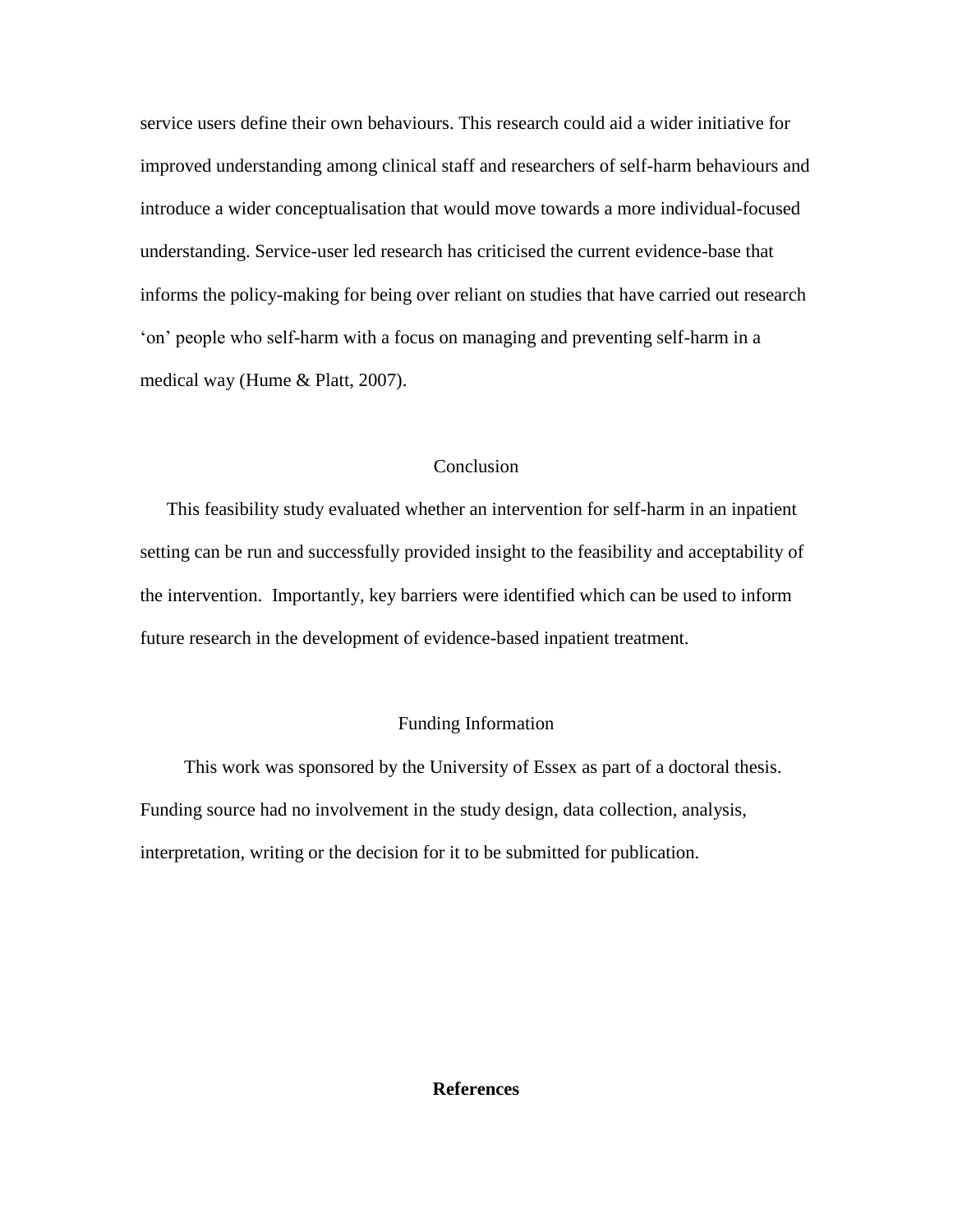- Beavon, M., Raphael, H., & Shaygan, S. (2017). *Accreditation for Inpatient Mental Health Services: standards for acute inpatient services working-age adults (AIMS-WA) – 6th Edition*. London: Royal College of Psychiatrists.
- Bland, J. M., & Altman, D. G. (1994). Statistics notes: some examples of regression towards the mean. *Bmj*, *309*(6957), 780. doi: 10.1136/bmj.309.6957.780.
- Bluglass, R., & Beedie, M. A. (1983). Mental Health Act 1983. *British Medical Journal (Clinical research ed.)*, *287*(6388), 359.
- Booth, R., Keogh, K., Doyle, J., & Owens, T. (2014). Living through distress: a skills training group for reducing deliberate self-harm. *Behavioural and cognitive psychotherapy*, *42*(02), 156-165. doi: 10.1017/S1352465812001002.
- Bowers, L. (2005). Reasons for admission and their implications for the nature of acute inpatient psychiatric nursing. *Journal of Psychiatric and Mental Health Nursing, 12*(2), 231-236. doi: 10.1111/j.1365-2850.2004.00825.x.
- Bowers, L., James, K., Quirk, A., Simpson, A., Stewart, D. & Hodsoll, J. (2015). Reducing conflict and containment rates on acute psychiatric wards: The Safewards cluster randomised controlled trial. *International Journal of Nursing Studies, 52,* 1412–1422. doi: [10.1016/j.ijnurstu.2015.12.006](http://dx.doi.org/10.1016/j.ijnurstu.2015.12.006)
- Boyce, P., Carter, G., Penrose-Wall, J., Wilhelm, K., & Goldney, R. (2003). Summary Australian and New Zealand clinical practice guideline for the management of adult deliberate self-harm. *Australasian Psychiatry, 11,* 150-155. doi: 10.1046/j.1039-8562.2003.00541.x.
- Browne, R. H. (1995). On the use of a pilot sample for sample size determination. *Statistics in medicine*, *14*(17), 1933-1940. doi: 10.1002/sim.4780141709
- Clements, C., Turnbull, P., Hawton, K., Geulayov, G., Waters, K., Ness, J., ... & Kapur, N. (2016). Rates of self-harm presenting to general hospitals: a comparison of data from the Multicentre Study of Self-Harm in England and Hospital Episode Statistics. *British Medical Journal open*, *6*(2), e009749.
- Cole, F. L. (1988). Content analysis: process and application*. Clinical Nurse Specialist.*  2*(*1*),* 53*–*57*.*
- Commission on Acute Adult Psychiatric Care. (2015). *Improving Acute Inpatient Psychiatric Care for Adults in England: Interim Report*.London: The Commission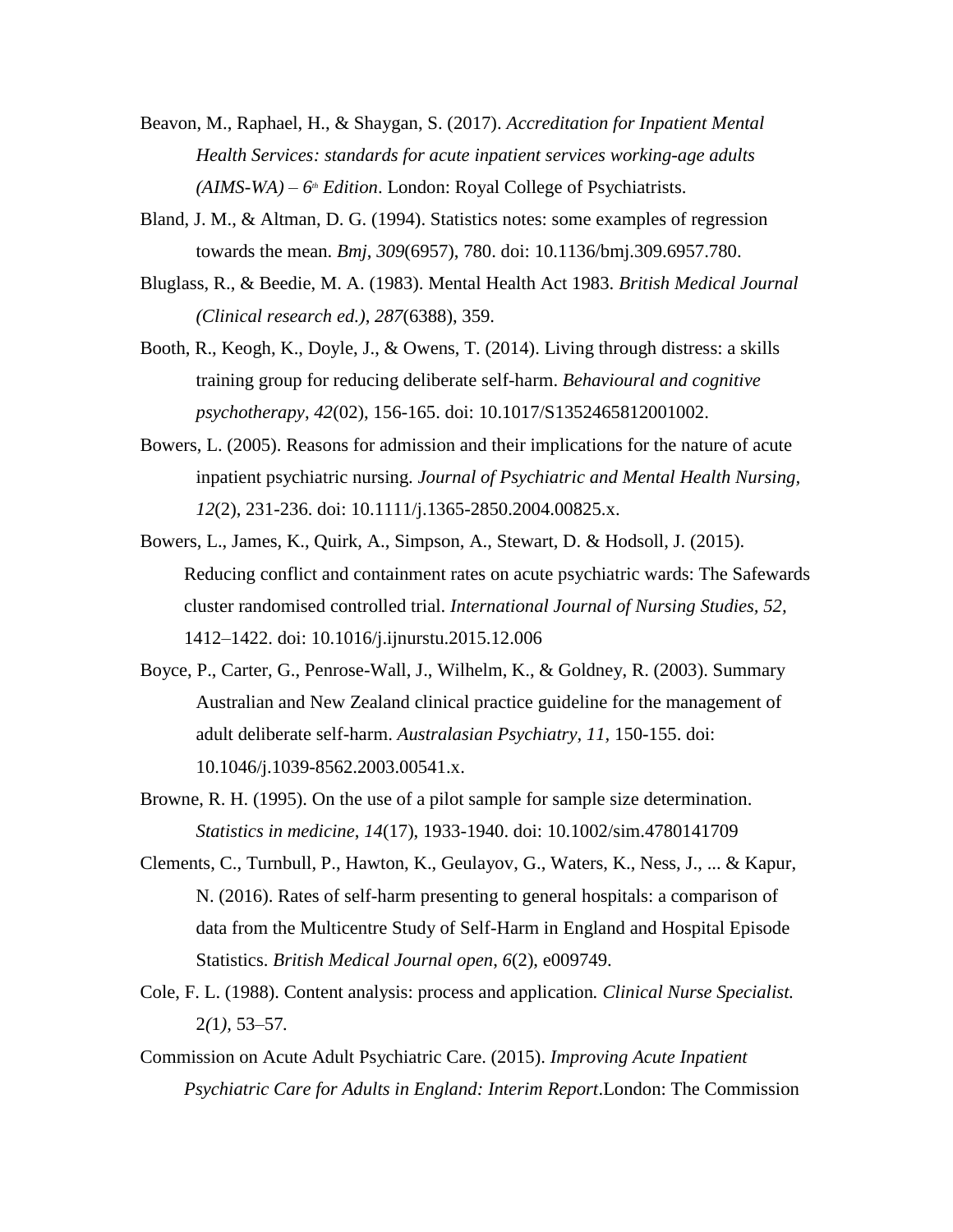on Acute Adult Psyciatric Care. Available at: www.caapc.info/(accessed on  $9<sup>th</sup>$ September 2019)

- Craig, P., Dieppe, P., Macintyre, S., Michie, S., Nazareth, I., Petticrew, M., & Medical Research Council Guidance (2008). Developing and evaluating complex interventions: the new Medical Research Council guidance. *BMJ (Clinical research ed.)*, *337*, a1655. doi:10.1136/bmj.a1655
- Department of Health. (2011). 2010/11 working age adult and older adult National Survey of investment in Adult Mental Health Services. Retrieved from [https://www.gov.uk/government/uploads/system/uploads/attachment\\_data/file/21](https://www.gov.uk/government/uploads/system/uploads/attachment_data/file/216591/dh_130861.pdf) [6591/dh\\_130861.pdf](https://www.gov.uk/government/uploads/system/uploads/attachment_data/file/216591/dh_130861.pdf)
- Department of Health Statistics SD2 HES. (1998). *Hospital Episode Statistics*. London: Stationary Office.
- Edmondson, A. J., Brennan, C. A., & House, A. O. (2016). Non-suicidal reasons for selfharm: A systematic review of self-reported accounts. *Journal of Affective Disorders*, *191*, 109-117. doi: org/10.10.16/j.jad.2015.11.043
- Eldridge, S. M., Chan, C. L., Campbell, M. J., Bond, C. M., Hopewell, S., Thabane, L., & Lancaster, G. A. (2016). CONSORT 2010 statement: extension to randomised pilot and feasibility trials. *Pilot and feasibility studies*, *2*(1), 64. doi: 10.1186/s40814-016-0105-8.
- Faulkner, A. & Thomas P (2002). User-led research and evidence-based medicine. *British Journal of Psychiatry, 180*: 1-3. doi: 10.1192/bjp.180.1.1.
- Gibson, J., Booth, R., Davenport, J., Keogh, K., & Owens, T. (2014). Dialectical behaviour therapy-based skills training for deliberate self-harm: A controlled trial with 3-month follow-up data. *Behaviour research and therapy*, *60*, 8-14. doi: 10.1016/j.brat.2014.06.007.
- Gilburt, H. (2015). *Mental health under pressure.* London: The Kings Fund.
- Graff, H., & Mallin, R. (1967). The syndrome of the wrist cutter. *American Journal of Psychiatry*, *124*(1), 36-42.
- Haw, C., Hawton, K., Houston, K., & Townsend, E. (2001). Psychiatric and personality disorders in deliberate self-harm patients. *The British Journal of Psychiatry*, *178*(1), 48-54. doi: 10.1192/bjp.178.1.48.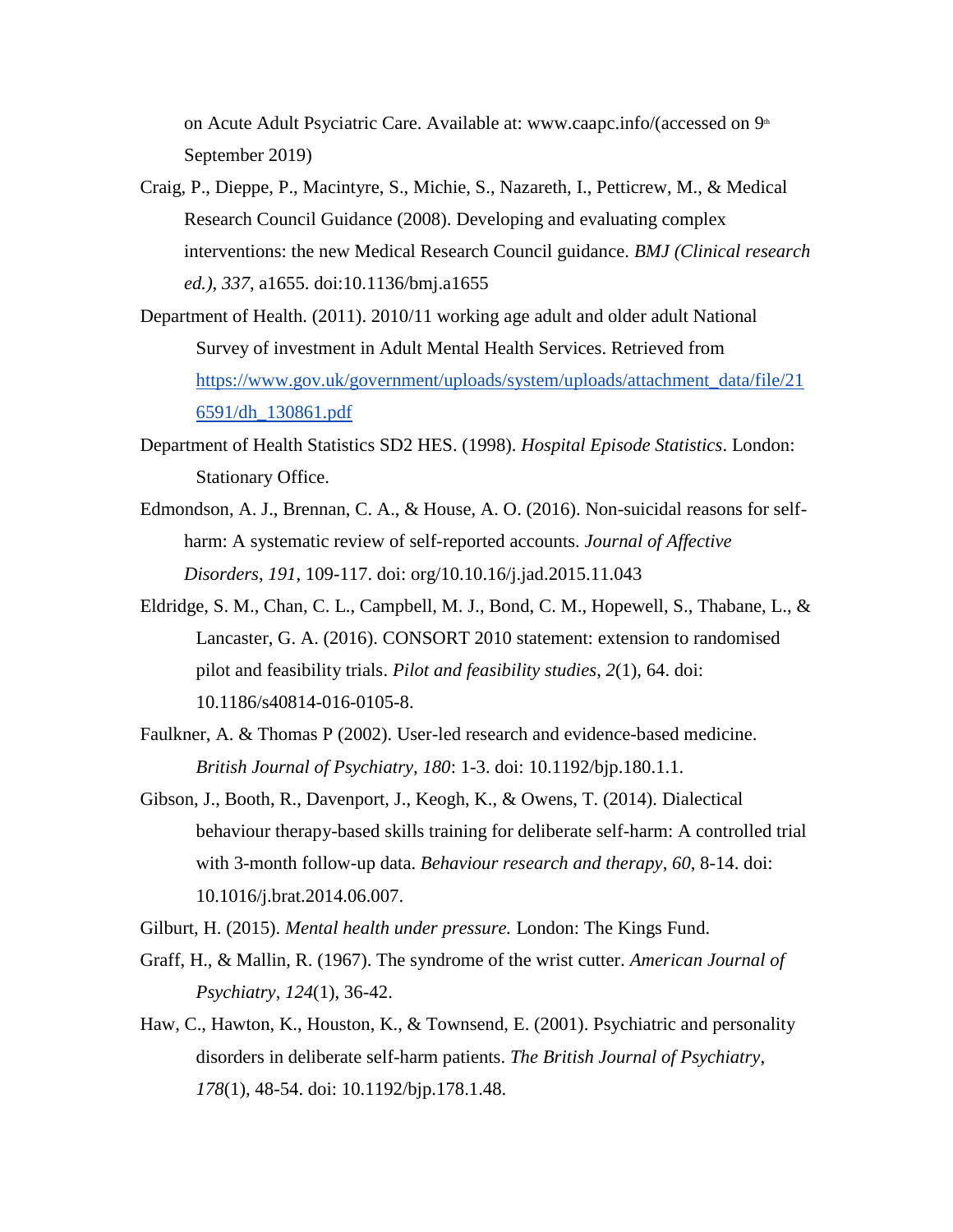- Harwood, T. G. & Garry, T*.* (2003)*.* An overview of content analysis*. The Marketing Review, 3,* 479*–*498*.*
- Hawton, K., Saunders, K. E., & O'Connor, R. C. (2012). Self-harm and suicide in adolescents. *The Lancet*, *379*(9834), 2373-2382. doi: 10.1016/S0140- 6736(12)60322-5.
- Hawton, K., Zahl, D. & Weatherall, R. (2003). Suicide following deliberate self-harm: long-term follow-up of patients who presented to a general hospital. *British Journal of Psychiatry*, 182, 537–542.
- Health and Social Care Information Centre (2014). *Mental Health Bulletin; Annual report from MHMDS returns 2013-2014.* Available at <http://digital.nhs.uk/catalogue/PUB15990/mhb-1314-ann-rep.pdf>
- Her Majesty's Government and Department of Health. (2012). *Preventing Suicide in England: A Cross-Government Outcomes Strategy to Save Lives.* London, UK: Her Majesty's Government and Department of Health.
- Hume, M., & Platt, S. (2007). Appropriate interventions for the prevention and management of self-harm: a qualitative exploration of service-users' views. *BMC Public Health*, *7*(1), 9. doi: 10.1186/1471-2458-7-9.
- Jacobsen, P., Hodkinson, K., Peters, E., & Chadwick, P. (2018). A systematic scoping review of psychological therapies for psychosis within acute psychiatric in-patient settings. *The British Journal of Psychiatry*, *213*(2), 490-497.
- Jacobson, C. M., Muehlenkamp, J. J., Miller, A. L., & Turner, J. B. (2008). Psychiatric impairment among adolescents engaging in different types of deliberate selfharm. *Journal of Clinical Child & Adolescent Psychology*, *37*(2), 363-375. doi: 10.1080/15374410801955771.
- James, K., Stewart, D., & Bowers, L. (2012). Self-harm and attempted suicide within inpatient psychiatric services: A review of the Literature. *International journal of mental health nursing*, *21*(4), 301-309. doi: 10.1111/j.1447-0349.2011.00794.
- James, K., Samuels, I., Moran, P., & Stewart, D. (2017). Harm reduction as a strategy for supporting people who self-harm on mental health wards: the views and experiences of practitioners. *Journal of affective disorders*, *214*, 67-73. doi: org/10.1016/j.jad.03.002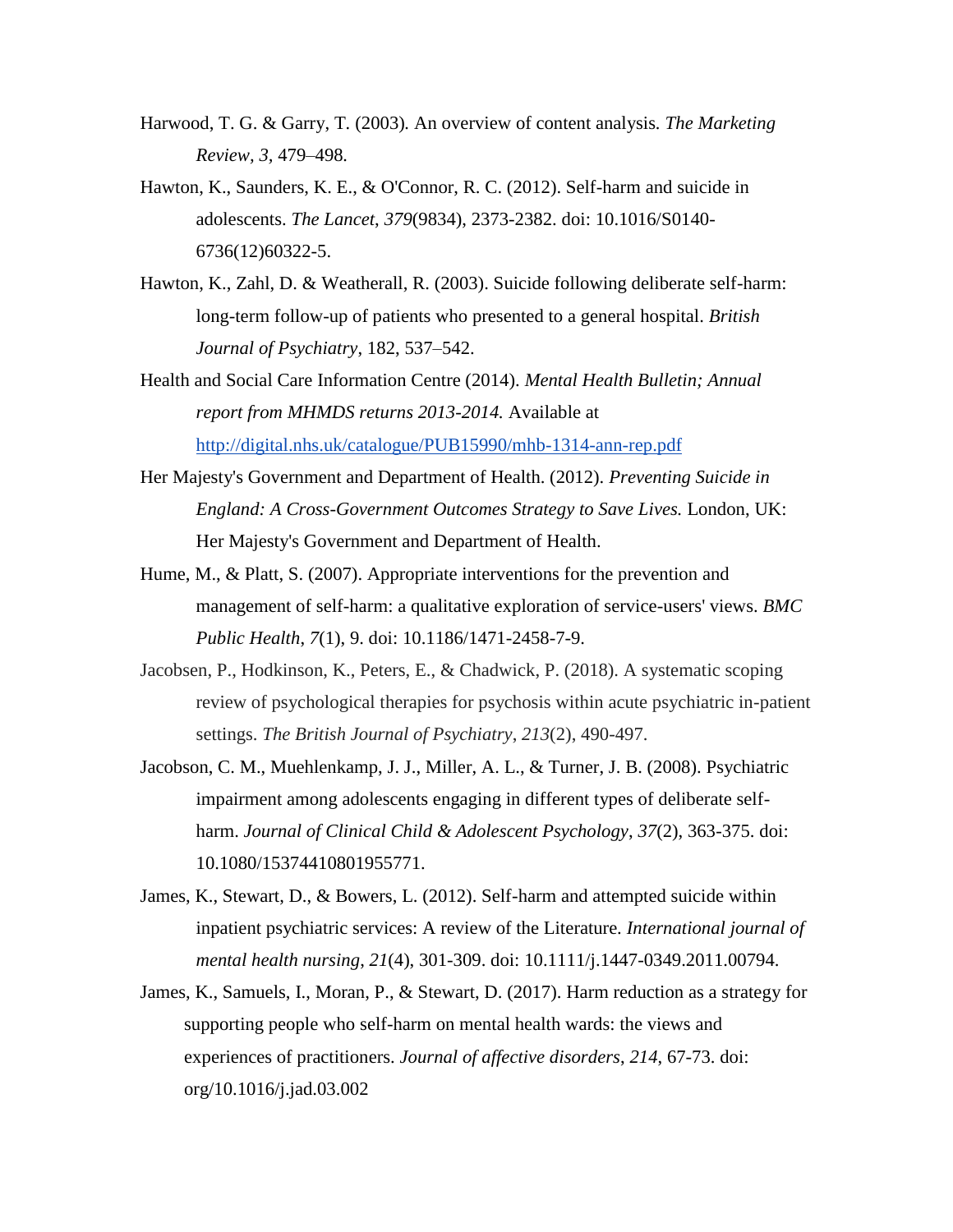- Johnson, D. M., Shea, M. T., Yen, S., Battle, C. L., Zlotnick, C., Sanislow, C. A., ... & Gunderson, J. G. (2003). Gender differences in borderline personality disorder: Findings from the Collaborative Longitudinal Personality Disorders Study. *Comprehensive Psychiatry*, *44*(4), 284-292. doi: 10.1016/S0010-440X(03)00090- 7.
- Johnson, R. B., & Onwuegbuzie, A. J. (2004). Mixed methods research: A research paradigm whose time has come. *Educational researcher, 33*(7), 14-26.
- Julious, S. A. (2005). Sample size of 12 per group rule of thumb for a pilot study. *Pharmaceutical Statistics*, *4*(4), 287-291. doi: 10.1002/pst.185.
- Kapur, N., Gunnell, D., Hawton, K., Nadeem, S., Khalil, S., Longson, D., ... & Cooper, J. (2013). Messages from Manchester: pilot randomised controlled trial following self-harm. *The British Journal of Psychiatry*, *203*(1), 73-74. doi: 10.11.92/bjp.bp.113.126425.
- Kawanishi, C., Aruga, T., Ishizuka, N., Yonemoto, N., Otsuka, K., Kamijo, Y., ... & Hitomi, Y. (2014). Assertive case management versus enhanced usual care for people with mental health problems who had attempted suicide and were admitted to hospital emergency departments in Japan (ACTION-J): a multicentre, randomised controlled trial. *The Lancet Psychiatry*, *1*(3), 193-201. doi: 10.1016/S2215-0366(14)70259-7.
- Kay, S. R., Fiszbein, A., & Opler, L. A. (1987). The positive and negative syndrome scale (PANSS) for schizophrenia. *Schizophrenia bulletin*, *13*(2), 261-276.
- Kern, R. S., Kuehnel, T. G., Teuber, J., & Hayden, J. L. (1997). Multimodal cognitivebehavior therapy for borderline personality disorder with self-injurious behavior. *Psychiatric services*, *48*(9), 1131. doi: 10.1176/ps.48.9.1131.
- Kerr, P. L., Muehlenkamp, J. J., & Turner, J. M. (2010). Nonsuicidal self-injury: a review of current research for family medicine and primary care physicians. *The Journal of the American Board of Family Medicine*, *23*(2), 240-259. doi: 10.3122/jabfm.2010.02.090110.
- Khan, K. S., Ter Riet, G., Glanville, J., Sowden, A. J., & Kleijnen, J. (2001). *Undertaking systematic reviews of research on effectiveness: CRD's guidance for carrying out*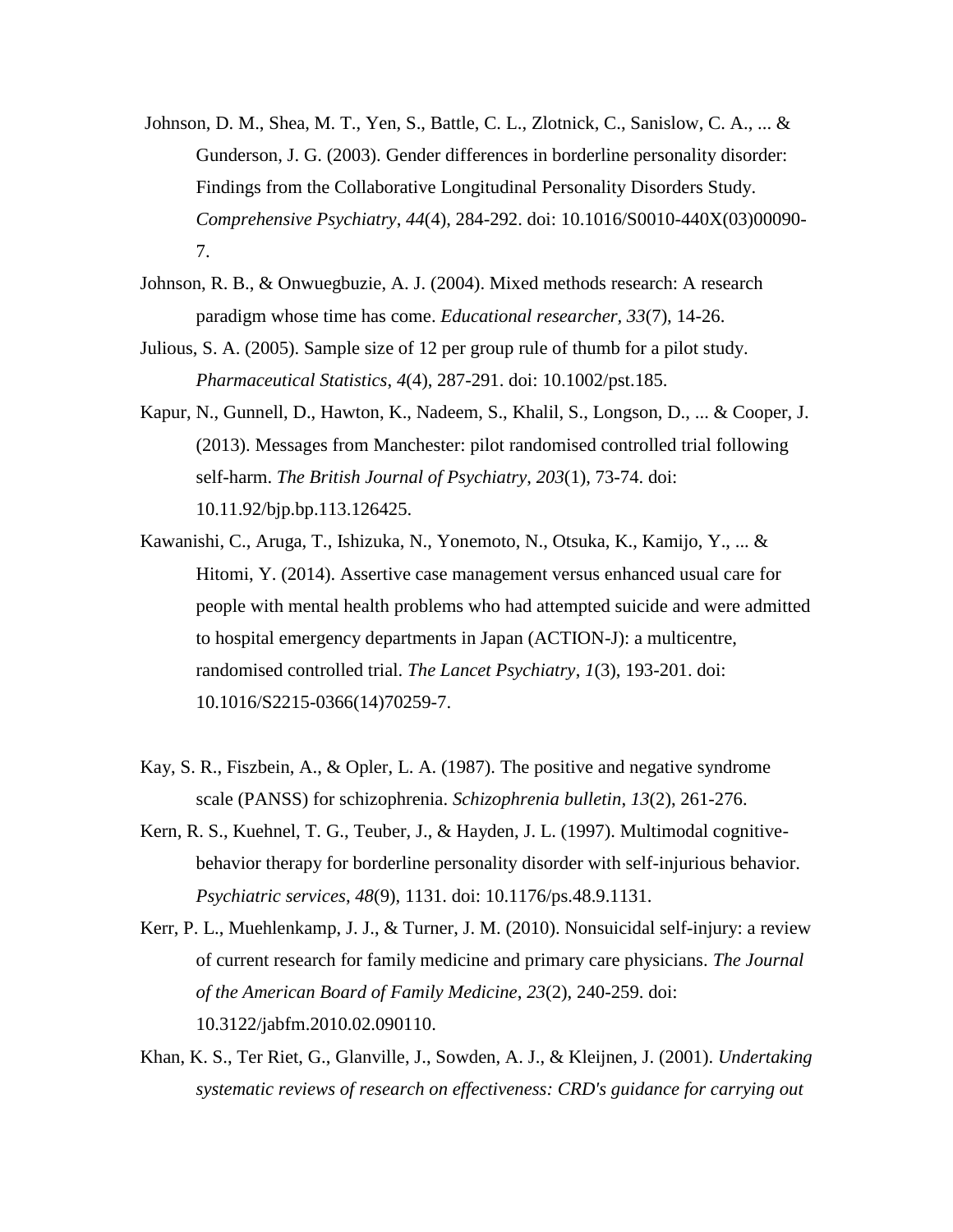*or commissioning reviews (No. 4, 2nd Edition)*. NHS Centre for Reviews and Dissemination.

- Klonsky, E. D. (2007). The functions of deliberate self-injury: A review of the evidence. *Clinical Psychology Review, 27*, 226-239. doi: 10.1016/j.cpr.2006.08.002.
- Klonsky, E. D., & Glenn, C. R. (2009). Assessing the functions of Deliberate self-harm: Psychometric properties of the Inventory of Statements About Self-injury (ISAS). *Journal of Psychopathology and Behavioral Assessment*, *31*(3), 215-219. doi: 10.1007/s10862-008-9107-z.
- Klonsky, E. D., May, A. M., & Glenn, C. R. (2013). The relationship between nonsuicidal self-injury and attempted suicide: converging evidence from four samples. *Journal of Abnormal Psychology*, *122*(1), 231. doi: 10.1037/a0030278.
- Klonsky, E. D., & Muehlenkamp, J. J. (2007). Self‐injury: A research review for the practitioner. *Journal of Clinical Psychology*, *63*(11), 1045-1056. doi: 10.1002/jclp.20412.
- Klonsky, E. D., Oltmanns, T. F., & Turkheimer, E. (2003). Deliberate self-harm in a nonclinical population: Prevalence and psychological correlates. *American Journal of Psychiatry*, *160*(8), 1501-1508. doi: 10.1176/appi.ajp.160.8.1501.
- Lakeman, R., McGowan, P., & Walsh, J. (2007). Service users, authority, power and protest: A call for renewed activism. *Mental Health Practice, 11*(4), 12-16.
- Lancaster, G. A., Dodd, S. & Williamson, P. R. (2004)*.* Design and analysis of pilot studies: recommendations for good practice. *J Eval Clin Practice,10*:307-312. doi: 10.1111/j..202.384.doc.x.
- Linehan, M. M. (1993). *Cognitive Behavioural Treatment of Borderline Personality Disorder*. New York; Guildford.
- Linehan, M. M. (1993a). Dialectical behavior therapy for treatment of borderline personality disorder: implications for the treatment of substance abuse. *NIDA research monograph*, *137*, 201-201.
- Linehan, M. M. (1993b). *Skills Training Manual for Treating Borderline Personality Disorder.* New York: Guilford Press.

Linehan, M. M. (2014). *DBT skills training manual*. New York: Guilford Publications.

Linehan, M. M., Armstrong, H. E., Suarez, A., Allmon, D., & Heard, H. L. (1991).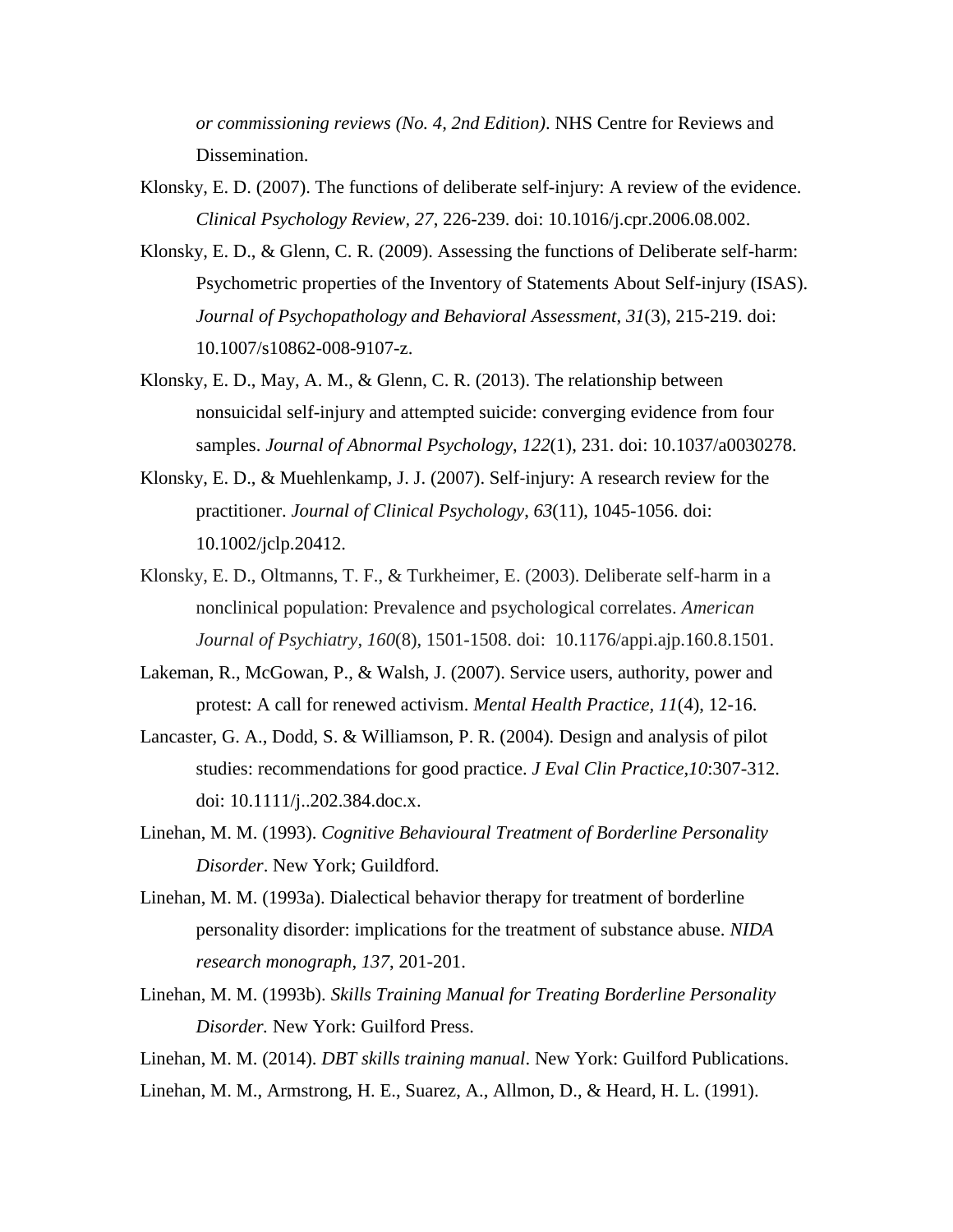Cognitive-behavioral treatment of chronically parasuicidal borderline patients. *Archives of general psychiatry*, *48*(12), 1060-1064. doi:

10.1001/archpsyc.1991.01810360024003.

- Low, G., Jones, D., Duggan, C., Power, M., & MacLeod, A. (2001). The treatment of deliberate self-harm in borderline personality disorder using dialectical behaviour therapy: A pilot study in a high security hospital. *Behavioural and cognitive psychotherapy*, *29*(01), 85-92. doi: 10.1017/S1352465801001096.
- McAllister, M. (2003). Multiple meanings of self harm: A critical review. *International journal of mental health nursing*, *12*(3), 177-185. doi: 10.1046/j.1440- 0979.2003.00287.x.
- Meltzer, H., Lader, D., Corbin, T., Singleton, N., Jenkins, R., & Brugha, T. (2002). *Nonfatal suicidal behaviour among adults aged 16 to 74.* Great Britain: Stationery Office.
- Moher, D., Liberati, A., Tetzlaff, J., Altman, D. G., & Prisma Group. (2009). Preferred reporting items for systematic reviews and meta-analyses: the PRISMA statement. *PLoS medicine*, *6*(7). doi: 10.1371/journal.pmed.1000097.
- National Institute for Health and Care Excellence. (2011). *Self-harm: longer-term management (Clinical guideline CG133.).* Retrieved from <http://www.nice.org.uk/guidance/CG133:NICE> on 7<sup>th</sup> August 2017.

Naylor, C., & Bell, A. (2010). *Mental health and the productivity challenge*. King's Fund.

NHS Benchmarking Network (2018). Mental Health Inpatient and Community Services. Retrieved on 17<sup>th</sup> April 2019 from [https://www.nhsbenchmarking.nhs.uk/projects/mental-health-inpatient-and](https://www.nhsbenchmarking.nhs.uk/projects/mental-health-inpatient-and-community-services)[community-services](https://www.nhsbenchmarking.nhs.uk/projects/mental-health-inpatient-and-community-services)

- Paterson, C. (2018). Psychological intervention for acute mental health inpatient care: a meta-analysis and feasibility study (Doctoral dissertation, Edinburgh Napier University).
- Perry, I.J., Corcoran, P., Fitzgerald, A.P., Keeley, H.S., Reulbach, U., & Arensman, E (2012). The incidence and repetition of hospital-treated deliberate self harm: Findings from the world's first national registry*. PLoS ONE, 7*(2)*.* doi: 10.1371/journal.pone.0031663.